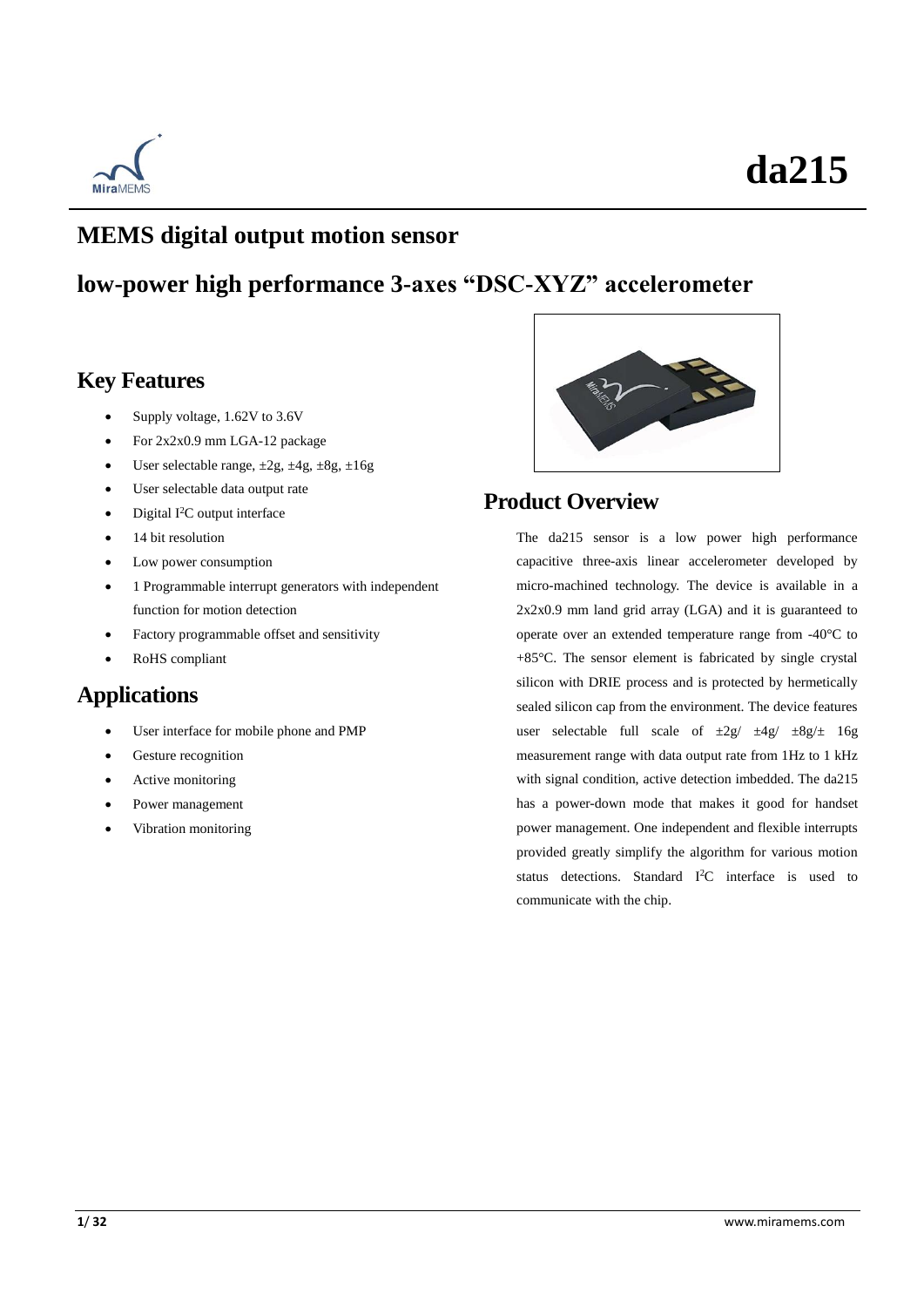### **Content**

|    | 1.1.   |  |
|----|--------|--|
|    | 1.2.   |  |
| 2. |        |  |
|    | 2.1.   |  |
|    | 2.2.   |  |
|    | 2.3.   |  |
| 3. |        |  |
|    | 3.1.   |  |
|    | 3.1.1. |  |
|    | 3.2.   |  |
|    | 3.2.1. |  |
| 4. |        |  |
|    | 4.1.   |  |
|    | 4.1.1. |  |
|    | 4.1.2. |  |
|    | 4.2.   |  |
|    | 4.2.1. |  |
|    | 4.2.2. |  |
|    | 4.2.3. |  |
|    | 4.3.   |  |
|    | 4.3.1. |  |
|    | 4.3.2. |  |
|    | 4.3.3. |  |
|    | 4.3.4. |  |
|    | 4.3.5. |  |
| 5. |        |  |
| 6. |        |  |
| 7. |        |  |
|    | 7.1.   |  |
|    | 7.2.   |  |
|    | 7.3.   |  |
|    | 7.4.   |  |
|    | 7.5.   |  |
|    | 7.6.   |  |
|    | 7.7.   |  |
|    | 7.8.   |  |
|    | 7.9.   |  |
|    | 7.10.  |  |
|    | 7.11.  |  |
|    | 7.12.  |  |
|    | 7.13.  |  |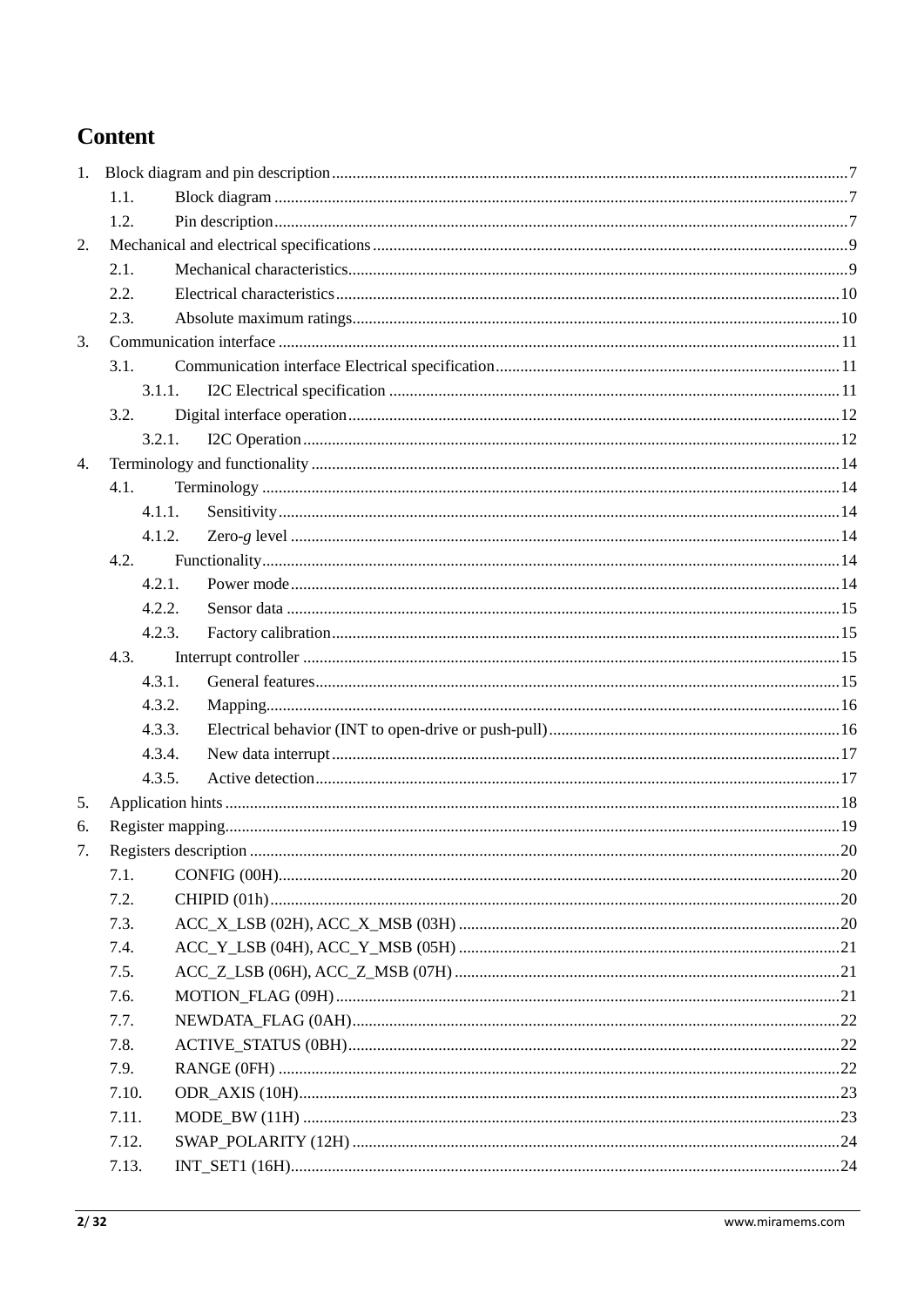|    | 7.14. |  |  |
|----|-------|--|--|
|    | 7.15. |  |  |
|    | 7.16. |  |  |
|    | 7.17. |  |  |
|    | 7.18. |  |  |
|    | 7.19. |  |  |
|    | 7.20. |  |  |
| 8. |       |  |  |
|    | 8.1.  |  |  |
|    | 8.2.  |  |  |
|    | 8.3.  |  |  |
| 9. |       |  |  |
|    |       |  |  |
|    |       |  |  |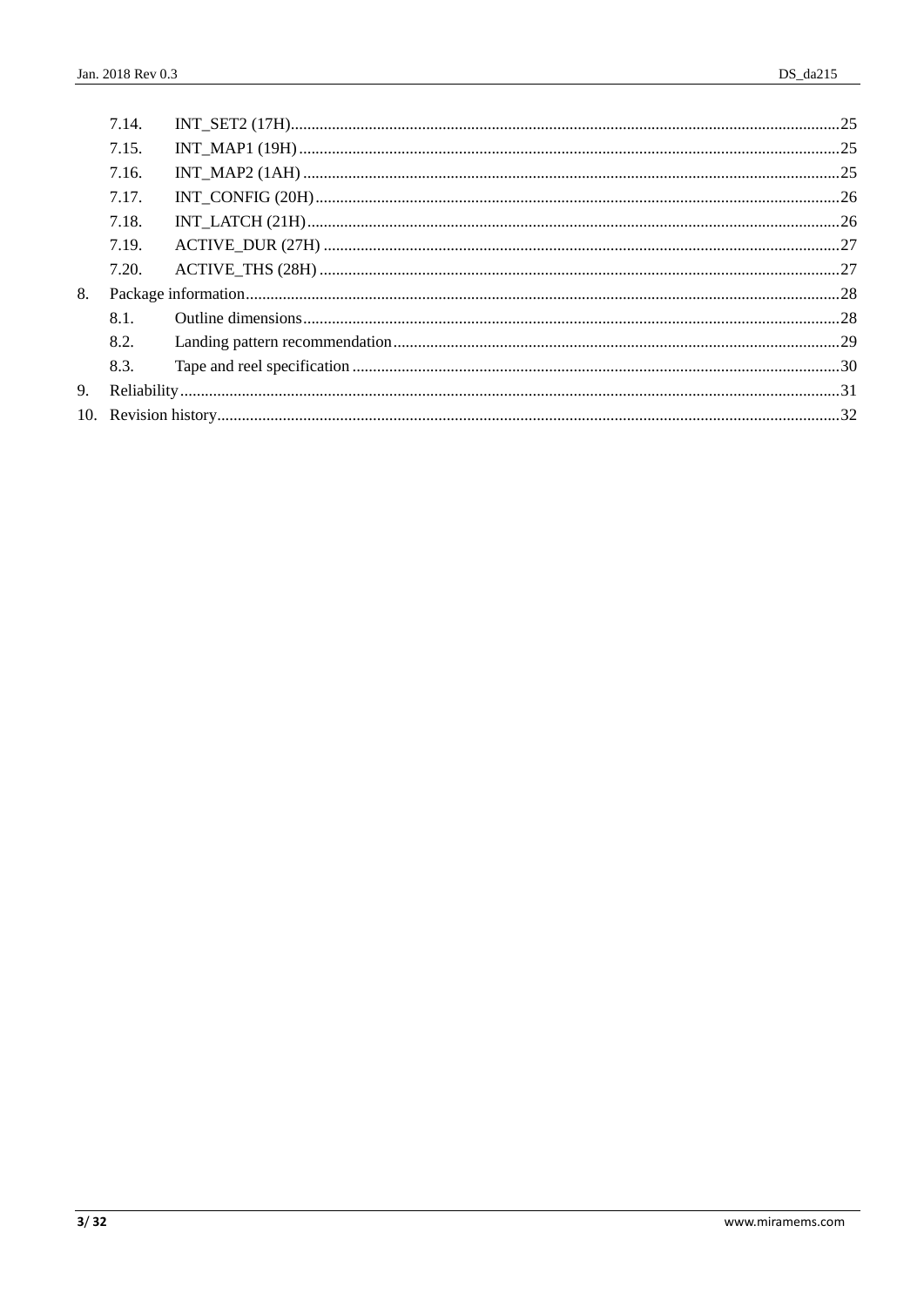## List of tables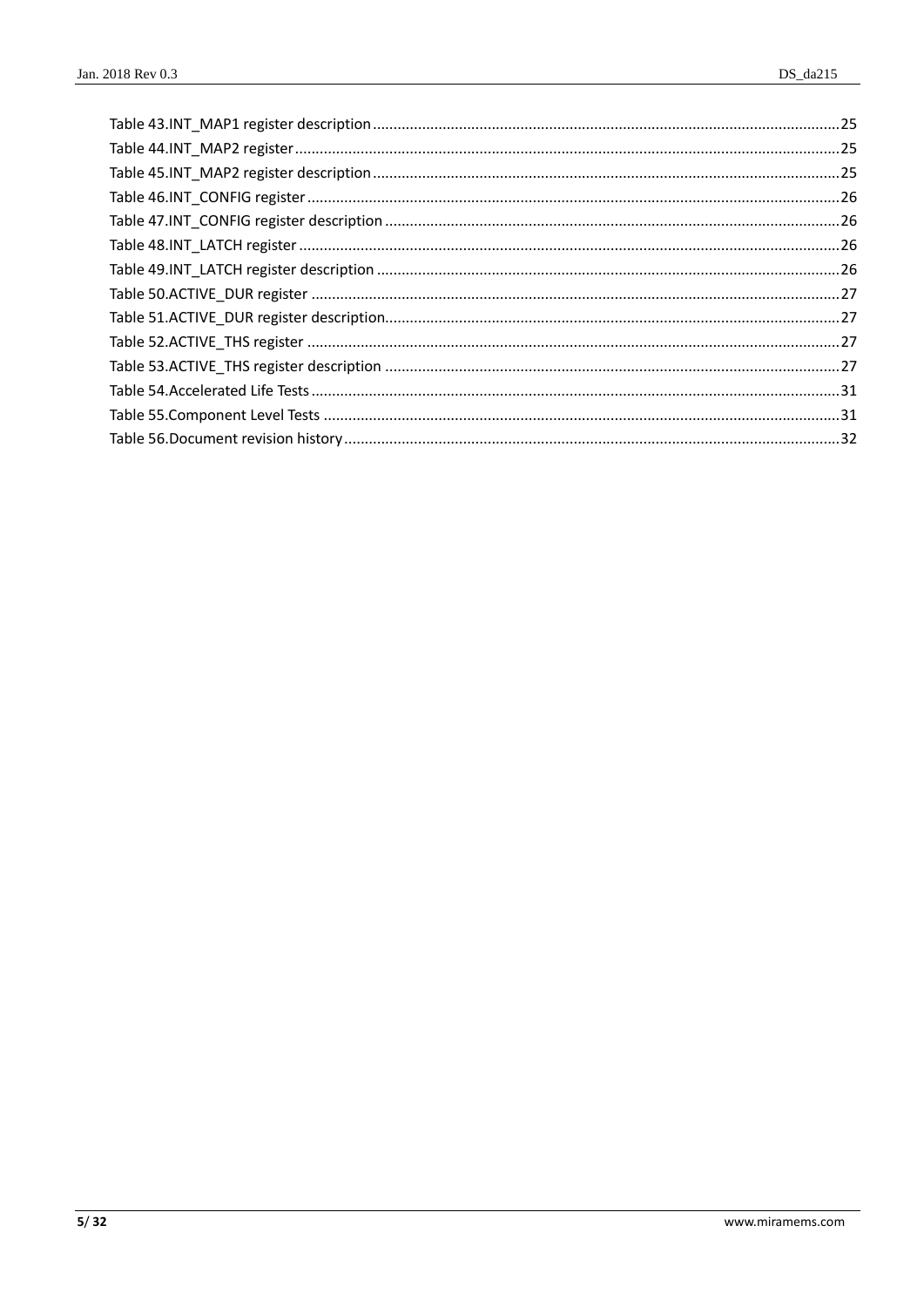## List of figures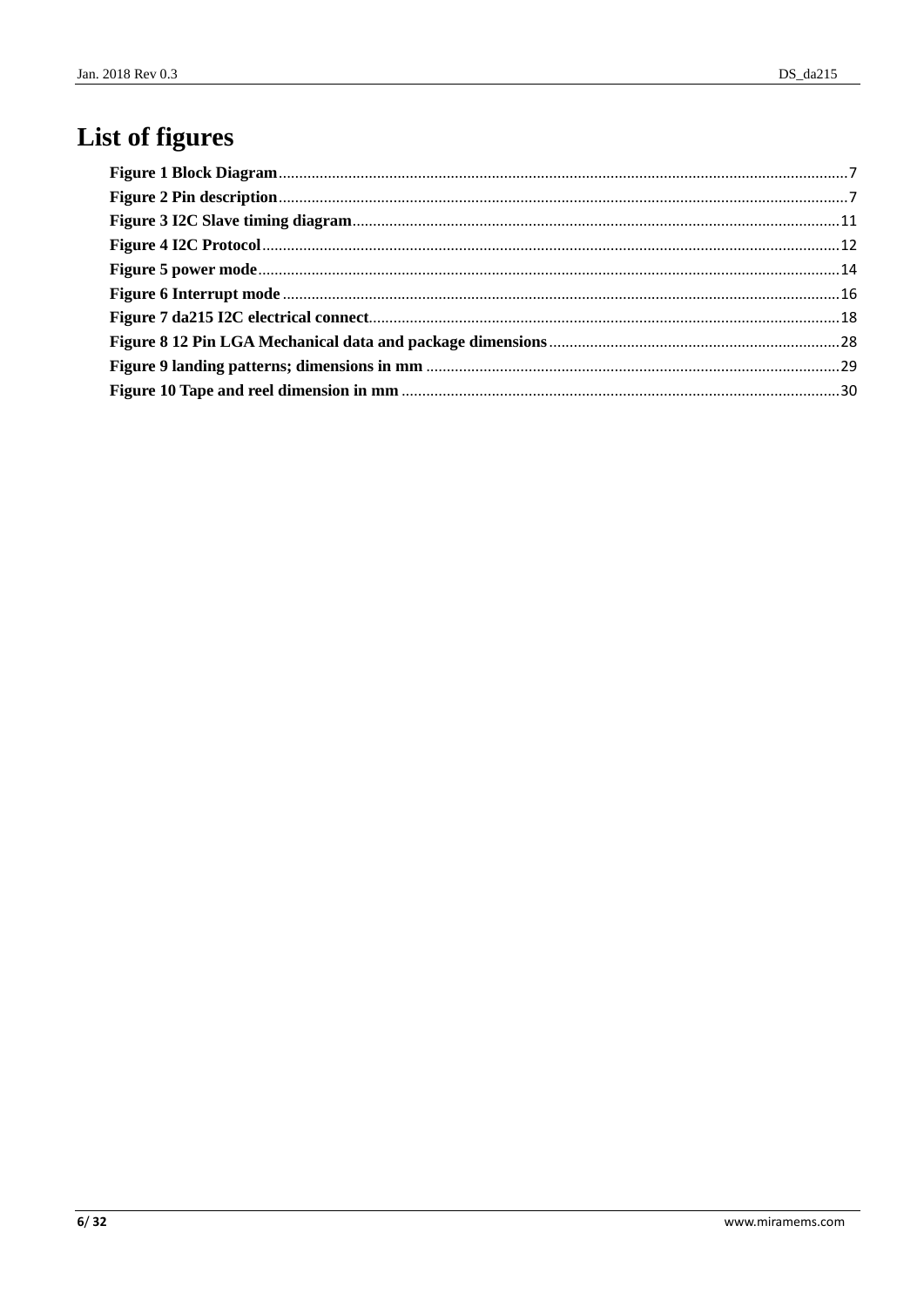# <span id="page-6-0"></span>**1. Block diagram and pin description**

## <span id="page-6-1"></span>**1.1.Block diagram**



**Figure 1 Block Diagram**

## <span id="page-6-3"></span><span id="page-6-2"></span>**1.2.Pin description**



<span id="page-6-4"></span>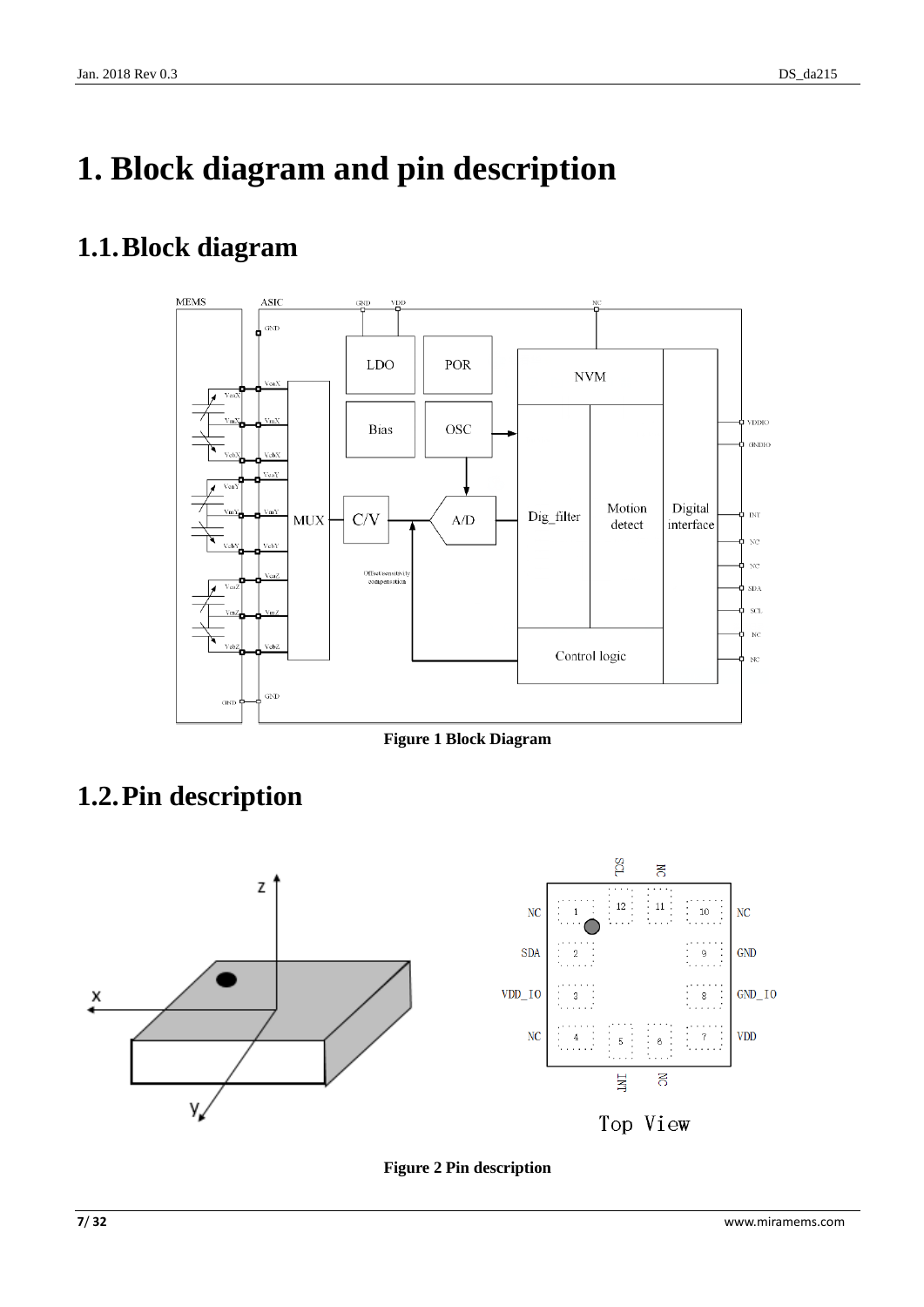#### <span id="page-7-0"></span>**Table 1.Pin description**

| $\text{Pin}\#$ | <b>Name</b> | I/O Type    | <b>Function</b>                   |  |
|----------------|-------------|-------------|-----------------------------------|--|
| 1              | NC          |             | NO internal connection            |  |
| $\overline{2}$ | <b>SDA</b>  | Digital I/O | I2C serial data input/output(SDA) |  |
| 3              | VDD_IO      | Supply      | Power supply for I/O pins         |  |
| 4              | NC          |             | NO internal connection            |  |
| 5              | <b>INT</b>  | Digital out | Interrupt pin                     |  |
| 6              | NC          |             | NO internal connection            |  |
| 7              | <b>VDD</b>  | Supply      | Power supply                      |  |
| 8              | GND_IO      | Ground      | Ground supply for I/O pins        |  |
| 9              | <b>GND</b>  | Ground      | Ground supply                     |  |
| 10             | NC          |             | NO internal connection            |  |
| 11             | NC          |             | NO internal connection            |  |
| 12             | <b>SCL</b>  | Digital in  | I2C serial clock                  |  |

**NOTE:** NC- NO internal connection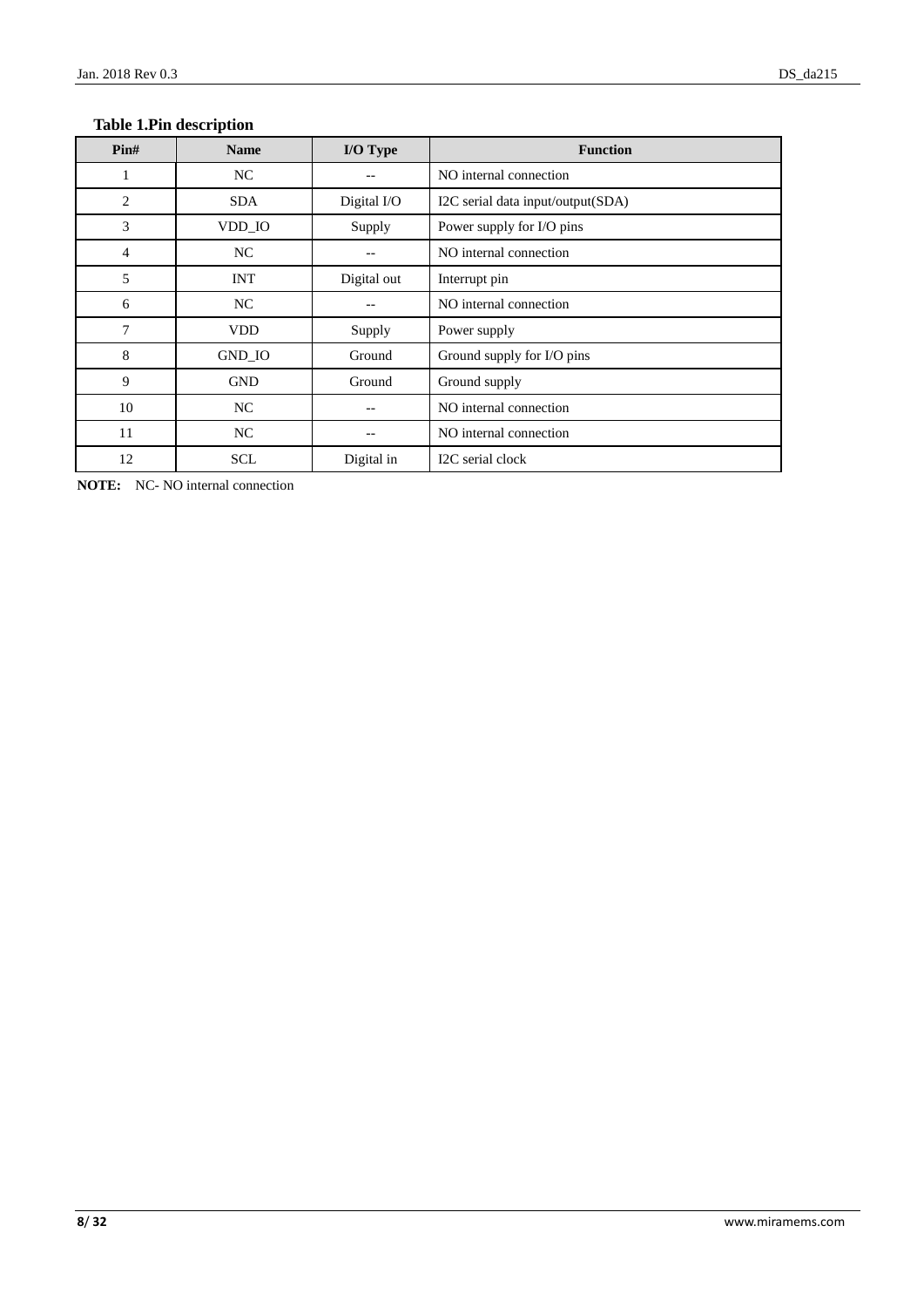# <span id="page-8-0"></span>**2. Mechanical and electrical specifications**

## <span id="page-8-1"></span>**2.1.Mechanical characteristics**

|  | $VDD = 2.5 V$ , T = 25 °C unless otherwise noted. |  |  |  |  |
|--|---------------------------------------------------|--|--|--|--|
|--|---------------------------------------------------|--|--|--|--|

<span id="page-8-2"></span>**Table 2.Mechanical characteristic**

| <b>Symbol</b>                                             | <b>Parameter</b>                     | <b>Test conditions</b>         | Min   | <b>Type</b> | <b>Max</b> | Unit             |
|-----------------------------------------------------------|--------------------------------------|--------------------------------|-------|-------------|------------|------------------|
|                                                           |                                      | FS bit set to 00               |       | $\pm 2$     |            | g                |
|                                                           |                                      | FS bit set to 01               |       | ±4          |            | g                |
|                                                           | Measurement range                    | FS bit set to 10               |       | $\pm 8$     |            | g                |
| <b>FS</b><br>So<br><b>TCSo</b><br>Tyoff<br>Tcoff<br>Noise |                                      | FS bit set to 11               |       | ±16         |            | g                |
|                                                           |                                      | FS bit set to 00               |       | 4096        |            | LSB/g            |
|                                                           |                                      | FS bit set to 01               |       | 2048        |            | LSB/g            |
|                                                           | Sensitivity                          | FS bit set to 10               |       | 1024        |            | LSB/g            |
|                                                           |                                      | FS bit set to 11               |       | 512         |            | LSB/g            |
|                                                           | Sensitivity change vs. temperature   | FS bit set to 00               |       | $\pm 0.01$  |            | %/ $\mathcal{C}$ |
|                                                           | Typical zero-g level offset accuracy |                                |       | ±70         |            | mg               |
|                                                           | Zero-g level change vs. temperature  | Max delta from 25 $\mathbb{C}$ |       | ±0.6        |            | mg/C             |
|                                                           |                                      | FS bit set to 00,              |       |             |            |                  |
|                                                           | XYZ RMS noise                        | normal mode,                   |       | 1.5         |            | mg               |
|                                                           |                                      | $BW = 100 Hz$                  |       |             |            |                  |
| Top                                                       | Operation temperature range          |                                | $-40$ |             | 85         | $\mathcal{C}$    |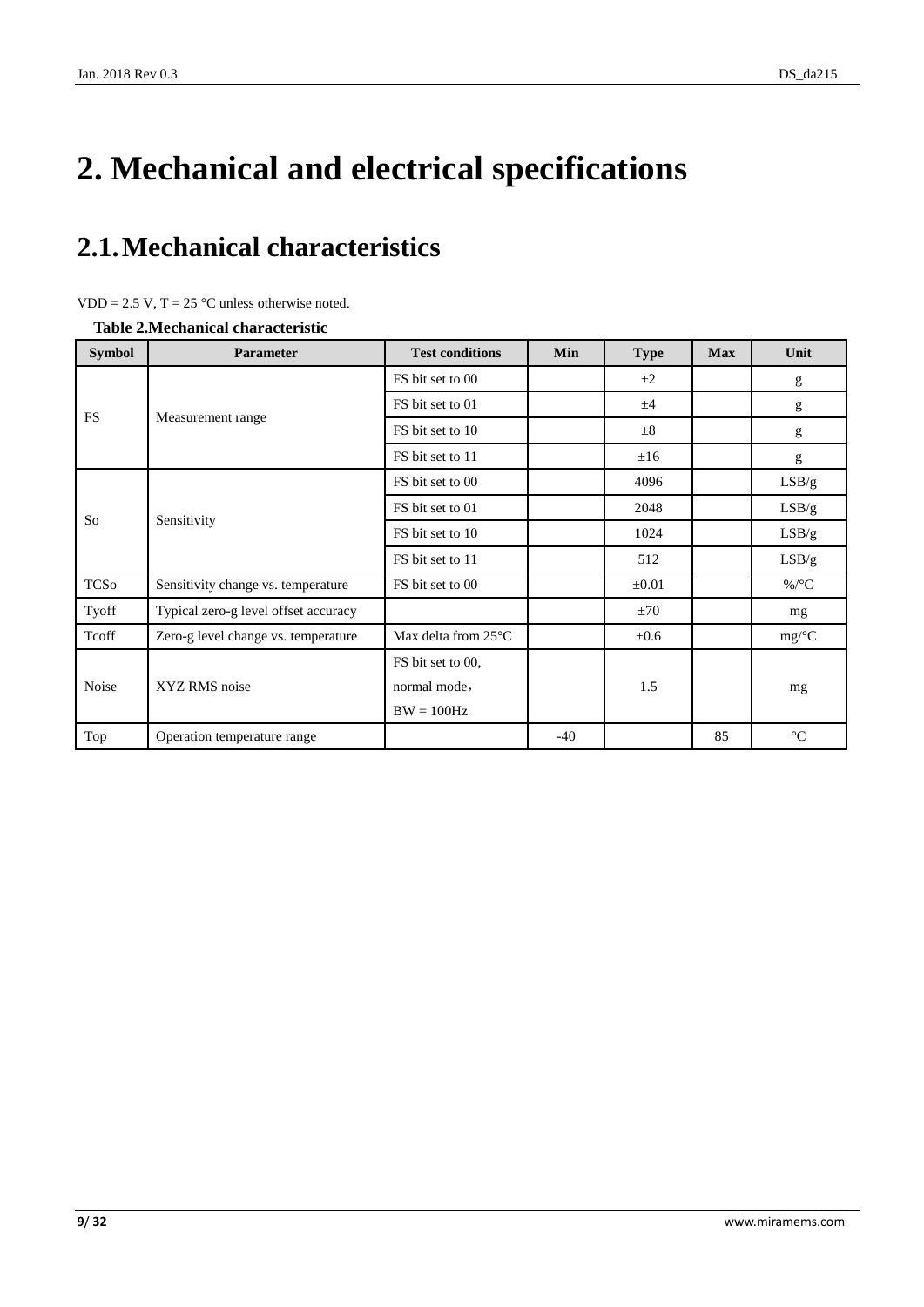## <span id="page-9-0"></span>**2.2.Electrical characteristics**

|  | $Vdd = 2.5 V$ , T = 25 °C unless otherwise noted |
|--|--------------------------------------------------|
|--|--------------------------------------------------|

<span id="page-9-2"></span>

| <b>Table 3. Electrical characteristics</b> |  |
|--------------------------------------------|--|
|--------------------------------------------|--|

| <b>Symbol</b> | Parameter                           | <b>Test conditions</b>              | Min          | Typ. | <b>Max</b>               | Unit |
|---------------|-------------------------------------|-------------------------------------|--------------|------|--------------------------|------|
| <b>VDD</b>    | Supply voltage                      |                                     | 1.62         | 2.5  | 3.6                      | V    |
| VDD_IO        | I/O Pins supply voltage             |                                     | 1.62         |      | <b>VDD</b>               | V    |
| IDD           | current consumption in normal mode  | Top= $25^{\circ}$ C,<br>$ODR=125Hz$ |              | 95   |                          | uA   |
| <b>IDD SM</b> | current consumption in suspend mode | Top= $25^{\circ}$ C                 |              | 0.7  |                          | uA   |
| <b>TVDD</b>   | VDD&VDDIO power up time             |                                     |              |      | 100                      | ms   |
| VIH           | Digital high level input voltage    | I2C                                 | $0.7*Vdd$ IO |      |                          | V    |
| VIL           | Digital low level input voltage     | I2C                                 |              |      | $0.3*Vdd$ IO             | V    |
| <b>VOH</b>    | high level output voltage           |                                     | $0.9*Vdd$ IO |      |                          | V    |
| <b>VOL</b>    | Low level output voltage            |                                     |              |      | $0.1*Vdd$ <sub>-IO</sub> | V    |
| <b>BW</b>     | System bandwidth                    |                                     | 100          |      | 500                      | Hz   |
| <b>ODR</b>    | Output data rate                    |                                     | 1            |      | 1000                     | Hz   |
| TWU           | Wake-up time                        | From stand-by                       |              | 1    |                          | ms   |
| TSU           | Start-up time                       | From power off                      |              | 3    |                          | ms   |
| <b>PSRR</b>   | Power Supply Rejection Rate         | Top= $25^{\circ}$ C                 |              |      | 20                       | mg/V |

### <span id="page-9-1"></span>**2.3.Absolute maximum ratings**

Stresses below those listed as "absolute maximum ratings" may cause permanent damage to the device. This is a stress rating only and functional operation of the device under these conditions is not implied. Exposure to maximum rating conditions for extended periods may affect device reliability.

#### <span id="page-9-3"></span>**Table 4.Absolute maximum ratings**

| <b>Parameter</b>           | <b>Test conditions</b> | Min    | <b>Max</b>   | Unit         |
|----------------------------|------------------------|--------|--------------|--------------|
| <b>Storage Temperature</b> |                        | $-4.5$ | 125          | $^{\circ}$ C |
| Supply Voltage VDD         | Supply pins            | $-0.3$ | 4.25         | V            |
| Supply Voltage VDD_IO      | Logic pins             | $-0.3$ | Vdd $IO+0.3$ | v            |
| <b>ESD</b> Rating          | $HMB, R=1.5k, C=100pF$ |        | $+2$         | kV           |
| <b>Mechanical Shock</b>    | Duration<200us         |        | 10,000       | g            |

*Note: Supply voltage on any pin should never exceed 4.25V*

 $\circledR$  This is a mechanical shock sensitive device, improper handling can cause permanent damages to the part.

This is an ESD sensitive device, improper handling can cause permanent damages to the part.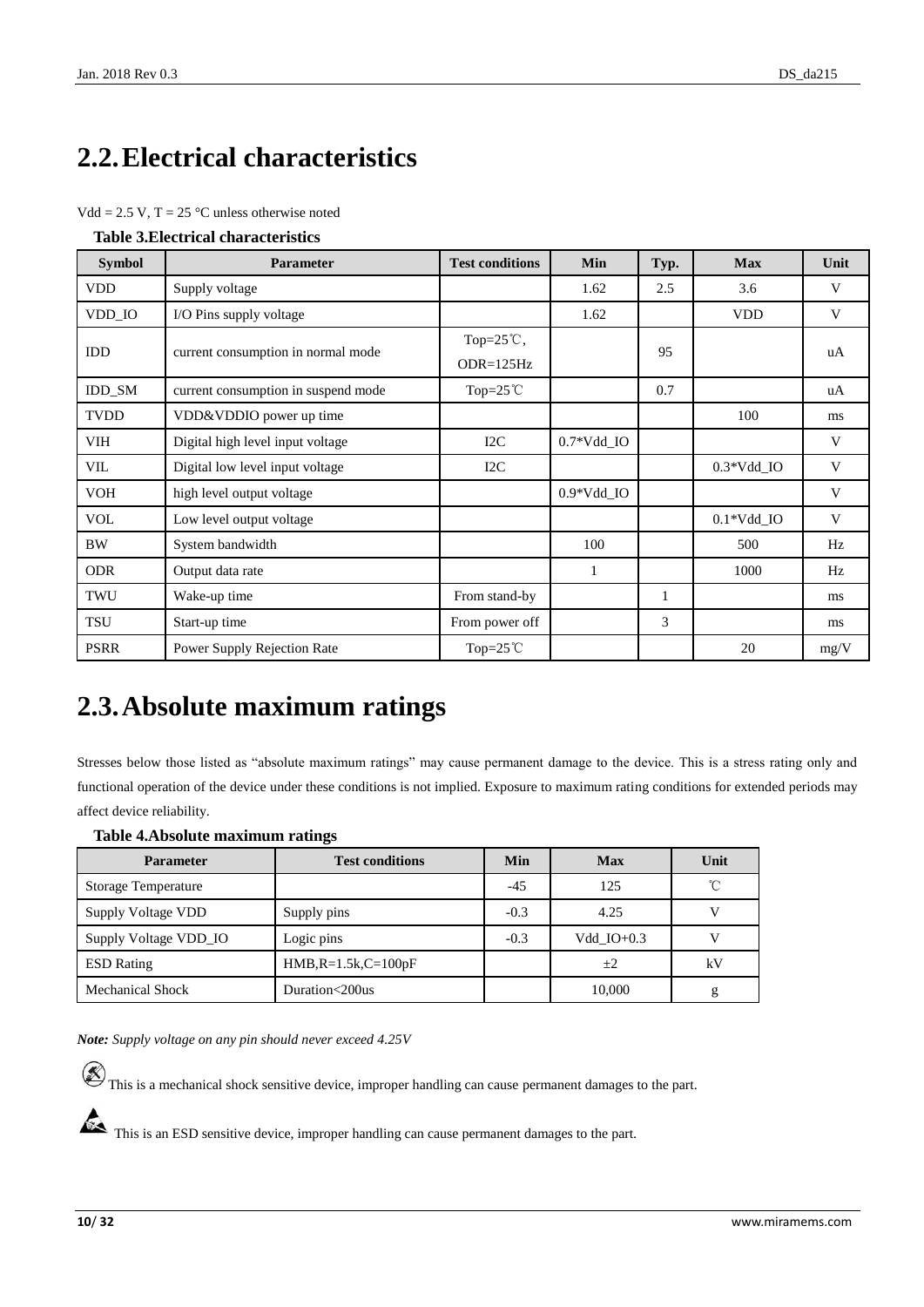# <span id="page-10-0"></span>**3. Communication interface**

## <span id="page-10-1"></span>**3.1.Communication interface Electrical specification**

### <span id="page-10-2"></span>**3.1.1. I2C Electrical specification**

| <b>Symbol</b>    | Parameter                                 | Min | <b>Max</b> | Unit      |
|------------------|-------------------------------------------|-----|------------|-----------|
| fscl             | Clock frequency                           |     | 400        | kHz       |
| t <sub>LOW</sub> | SCL low pulse                             | 1.3 |            | us        |
| $t_{\rm HIGH}$   | SCL high pulse                            | 0.6 |            | us        |
| <b>t</b> sudat   | SDA setup time                            | 0.1 |            | us        |
| <b>thddat</b>    | SDA hold time                             | 0.0 |            | <b>us</b> |
| tsusta           | Setup Time for a repeated start condition | 0.6 |            | <b>us</b> |
| <b>thDSTA</b>    | Hold time for a start condition           | 0.6 |            | us        |
| tsusto           | Setup Time for a stop condition           | 0.6 |            | us        |
| <b>t</b> buf     | Time before a new transmission can start  | 1.3 |            | us        |

#### <span id="page-10-3"></span>**Table 5.Electrical specification of the I2C interface pins**

<span id="page-10-4"></span>The figure below shows the definition of the I2C timing given in the above table:



**Figure 3 I2C Slave timing diagram**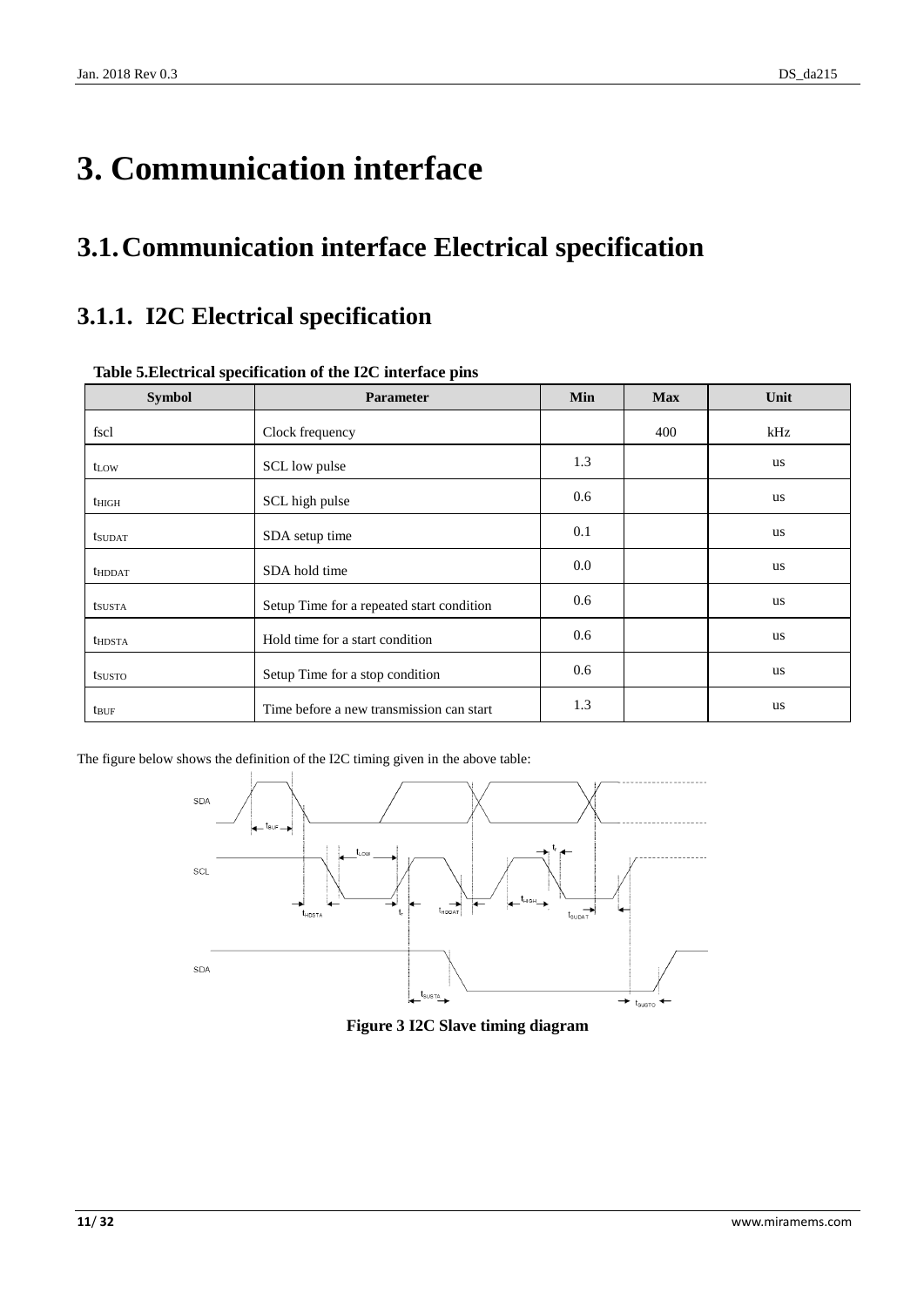## <span id="page-11-0"></span>**3.2.Digital interface operation**

The da215 supports the serial digital interface protocols for communications as slave with a host device: I2C. The interface pin is given in the following table:

#### <span id="page-11-2"></span>**Table 6.The interface pins**

| <b>PIN</b> name | I2C          |
|-----------------|--------------|
| SCL             | Serial clock |
| <b>SDA</b>      | Serial Data  |

### <span id="page-11-1"></span>**3.2.1.I2C Operation**

I2C bus uses SCL and SDA as signal lines. Both lines are connected to VDDIO externally via pull-up resistors so that they are pulled high when the bus is free. The I2C device address of da215 is shown below.

#### <span id="page-11-3"></span>**Table 7.I2C Address**

| SAD6 | SAD <sub>5</sub> | SAD4 | SAD3 | SAD <sub>2</sub> | <b>SAD1</b> | SAD <sub>0</sub> | W/R |
|------|------------------|------|------|------------------|-------------|------------------|-----|
|      |                  |      |      |                  |             |                  | 0/  |

#### <span id="page-11-4"></span>**Table 8.SAD+Read/Write patterns**

| Command | SAD[6:0]     | R/W | $SAD+R/W$     |
|---------|--------------|-----|---------------|
| Read    | 0100111(27h) |     | 01001111(4fh) |
| Write   | 0100111(27h) |     | 01001110(4eh) |

The I2C interface protocol has special bus signal conditions. Start (S), stop (P) and binary data conditions are shown below. At start condition, SCL is high and SDA has a falling edge. Then the slave address is sent. After the 7 address bits, the direction control bit R/W selects the read or write operation. When a slave device recognizes that it is being addressed, it should acknowledge by pulling SDA low in the ninth SCL (ACK) cycle.

<span id="page-11-5"></span>At stop condition, SCL is also high, but SDA has a rising edge. Data must be held stable at SDA when SCL is high. Data can change value at SDA only when SCL is low.



**Figure 4 I2C Protocol**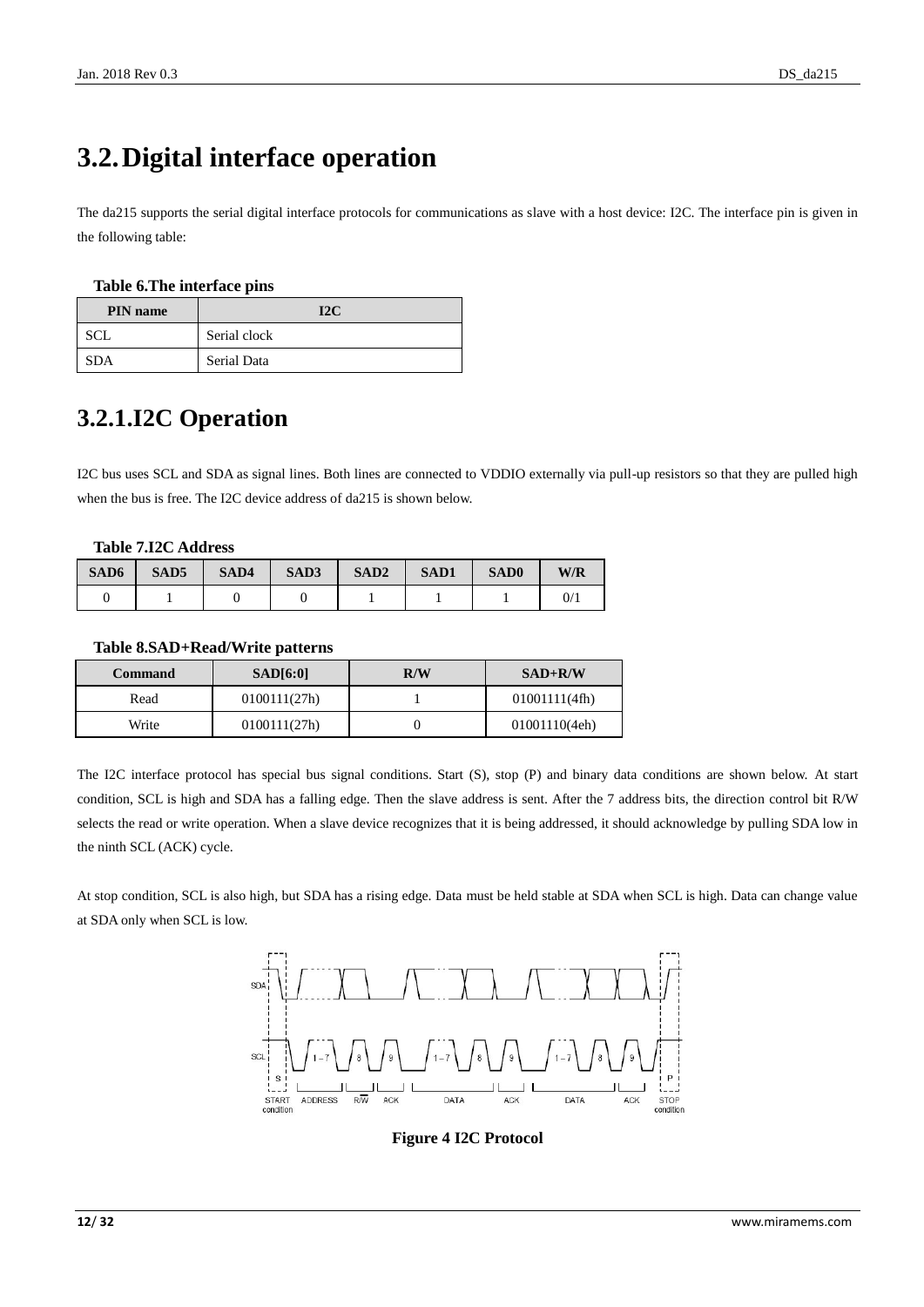#### <span id="page-12-0"></span>**Table 9.Transfer when master is writing one byte to slave**

| Master | ັ | $SAD+W$ |     | <b>SUB</b> |            | DATA |            | D |
|--------|---|---------|-----|------------|------------|------|------------|---|
| Slave  |   |         | SAK |            | <b>SAK</b> |      | <b>SAK</b> |   |

#### <span id="page-12-1"></span>**Table 10.Transfer when master is writing multiple bytes to slave**

| Master | $\sim$<br>ມ | $SAD+W$ |            | <b>SUB</b> |            | <b>DATA</b> |            | <b>DATA</b> |            | D |
|--------|-------------|---------|------------|------------|------------|-------------|------------|-------------|------------|---|
| Slave  |             |         | <b>SAK</b> |            | <b>SAK</b> |             | <b>SAK</b> |             | <b>SAK</b> |   |

#### <span id="page-12-2"></span>**Table 11.Transfer when master is receiving (reading) one byte of data from slave**

| Master | $\sim$<br>د، | $SAD+W$ |     | <b>SUB</b> |            | <b>SR</b> | $SAD+R$ |            |             | <b>NMASK</b> | D |
|--------|--------------|---------|-----|------------|------------|-----------|---------|------------|-------------|--------------|---|
| Slave  |              |         | SAK |            | <b>SAK</b> |           |         | <b>SAK</b> | <b>DATA</b> |              |   |

#### <span id="page-12-3"></span>**Table 12.Transfer when master is receiving (reading) multiple bytes of data from slave**

| Master | $\tilde{\phantom{a}}$ | $SAD+W$ |            | <b>SUB</b> |            | SR | $SAD+R$ |            |             | <b>MAK</b> |             | <b>MAK</b> |             | <b>NMASK</b> |  |
|--------|-----------------------|---------|------------|------------|------------|----|---------|------------|-------------|------------|-------------|------------|-------------|--------------|--|
| Slave  |                       |         | <b>SAK</b> |            | <b>SAK</b> |    |         | <b>SAK</b> | <b>DATA</b> |            | <b>DATA</b> |            | <b>DATA</b> |              |  |

#### **Note**:

| <b>Symbol</b> | <b>Symbol explain</b> | <b>Symbol</b> | Symbol explain                 |
|---------------|-----------------------|---------------|--------------------------------|
| <b>SAD</b>    | slave address         | <b>SAK</b>    | slave acknowledge              |
| W             | write                 | MAK           | master acknowledge             |
| R             | read                  | <b>NMASK</b>  | no master acknowledge          |
| S             | start                 | <b>SUB</b>    | Sub-address (register address) |
| P             | stop                  | <b>DATA</b>   | Read or write data             |
| <b>SR</b>     | start                 |               |                                |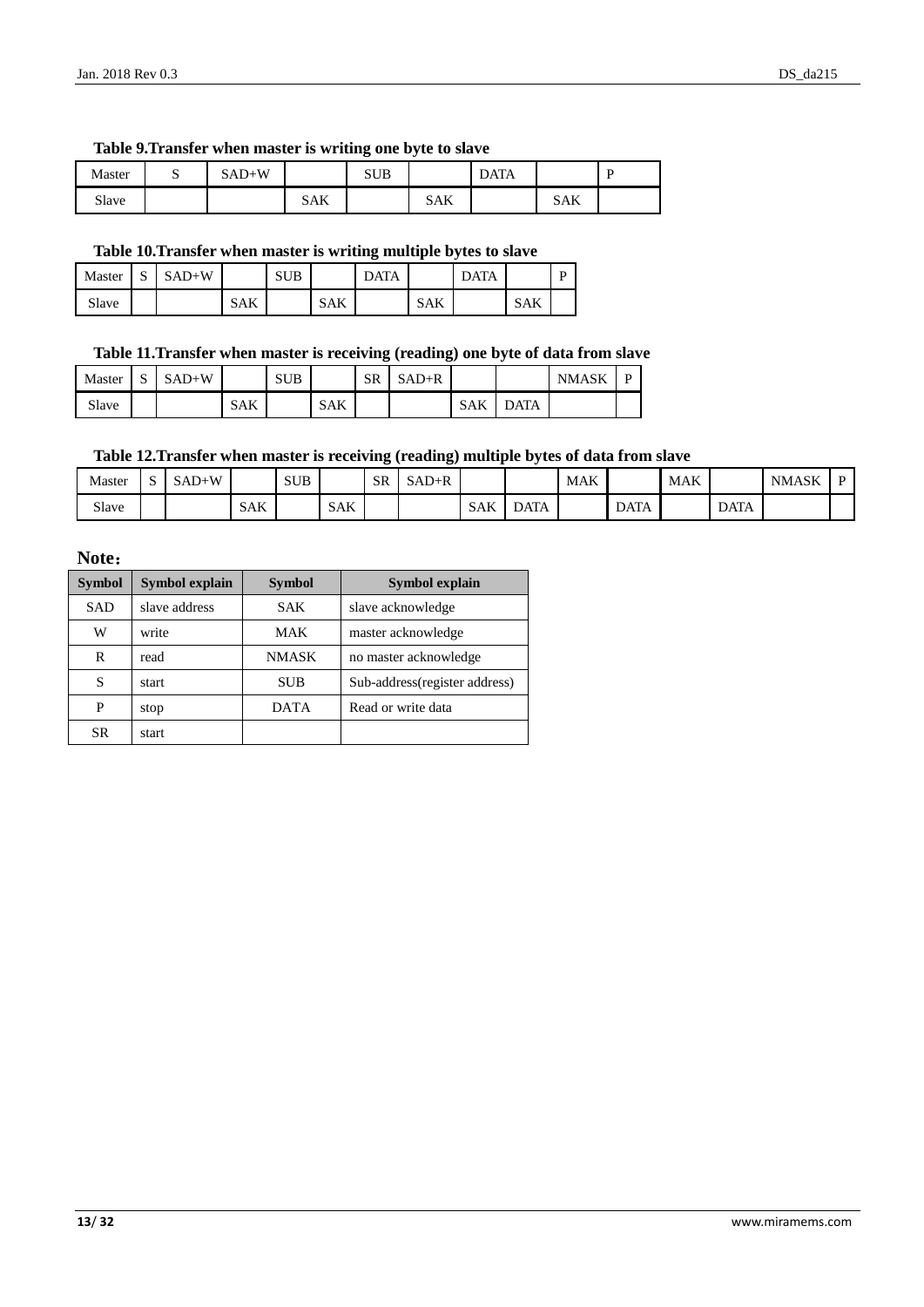# <span id="page-13-0"></span>**4. Terminology and functionality**

### <span id="page-13-1"></span>**4.1.Terminology**

### <span id="page-13-2"></span>**4.1.1.Sensitivity**

Sensitivity describes the gain of the sensor and can be determined e.g. by applying 1 *g* acceleration to it. As the sensor can measure DC accelerations this can be done easily by pointing the axis of interest towards the center of the earth, noting the output value, rotating the sensor by 180 degrees (pointing to the sky) and noting the output value again. By doing so,  $\pm 1$  *g* acceleration is applied to the sensor. Subtract the larger output value from the smaller one, and dividing the result by 2, leads to the actual sensitivity of the sensor. This value changes very little over temperature and also time. The sensitivity tolerance describes the range of sensitivities of a large population of sensors.

### <span id="page-13-3"></span>**4.1.2.Zero-***g* **level**

Zero-*g* level offset (TyOff) describes the deviation of an actual output signal from the ideal output signal if no acceleration is present. A sensor in a steady state on a horizontal surface measure 0 *g* in X axis and 0 *g* in Y axis whereas the Z axis measure 1 *g*. The output is ideally in the middle of the dynamic range of the sensor (content of output data registers are 00h, data expressed as 2's complement number). A deviation from ideal value in this case is called Zero-*g* offset. Offset is to some extent a result of stress to MEMS sensor and therefore the offset can slightly change after mounting the sensor onto a printed circuit board or exposing it to extensive mechanical stress. Offset changes little over temperature; see "Zero-*g* level change vs. temperature". The Zero-*g* level tolerance (TyOff) describes the standard deviation of the range of Zero-*g* levels of a population of sensors.

### <span id="page-13-4"></span>**4.2.Functionality**

### <span id="page-13-5"></span>**4.2.1.Power mode**

The da215 has two different power modes: normal and suspend mode.



#### **Figure 5 power mode**

<span id="page-13-6"></span>In the normal mode, the device is periodically switching between a sleep phase and a wake-up phase. The wake-up phase essentially corresponding to operation in measure state with complete power-up of the circuitry at the current setting ODR when "autosleep\_en"bit of "MODE\_BW" (11H) register is set to 0, but "autosleep\_en"bit is set to 1, the measure state works at 12.5hz in inactive state and auto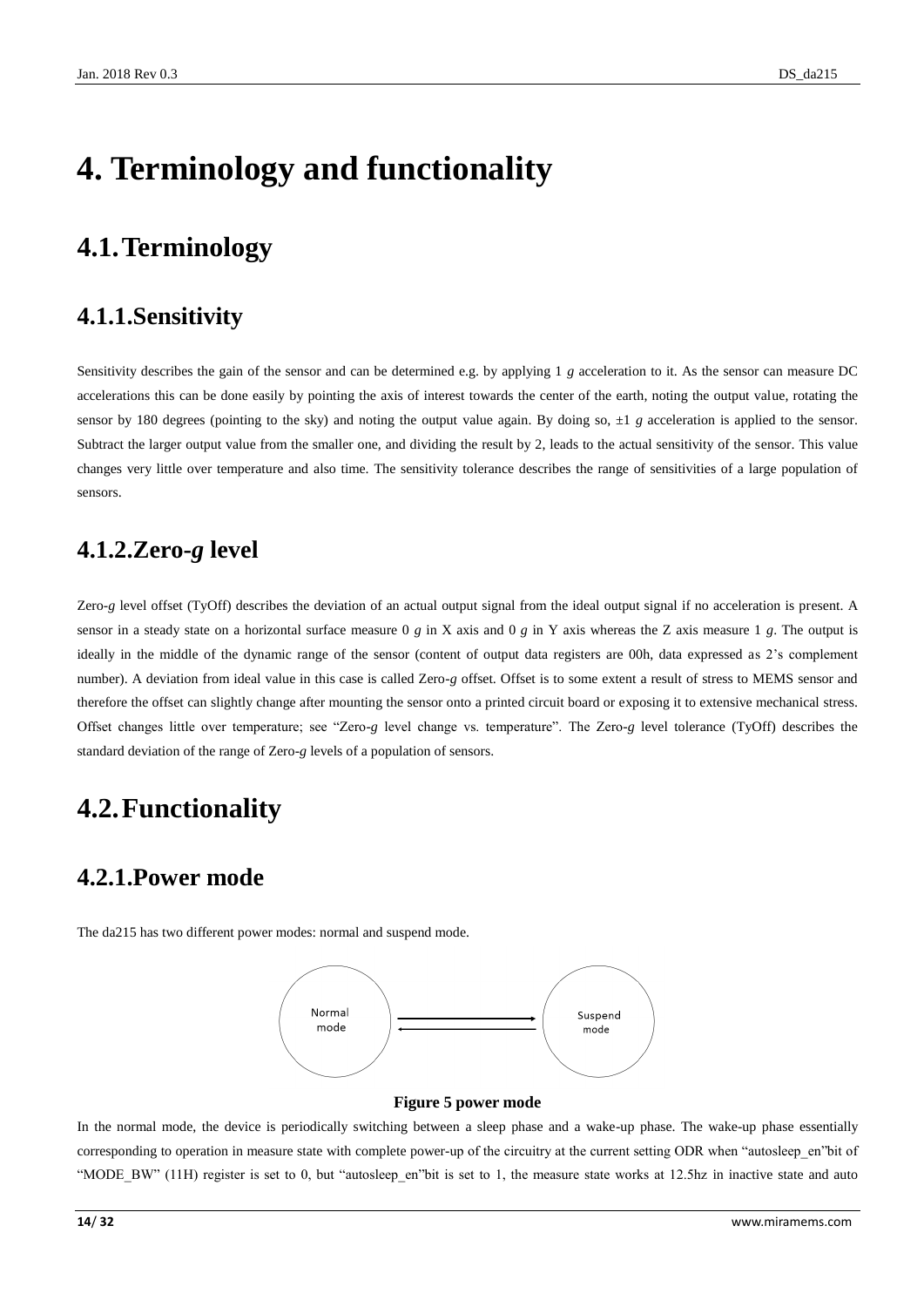switched to operation mode during active state. During the sleep phase the analog part except the oscillator is powered down.

During the wake-up phase, if an enabled interrupt is detected, the device stays in the wake-up phase as long as the interrupt condition endures (non-latched interrupt), or until the latch time expires (temporary latched interrupt), or until the interrupt is reset (latched interrupt). If no interrupt detected, the device enters the sleep phase.

Suspend mode: power-down mode.

### <span id="page-14-0"></span>**4.2.2.Sensor data**

<span id="page-14-1"></span>The width of acceleration data is 14bits given in two's complement representation. The 14bits for each axis are split into an MSB part (one byte containing bits 13 to 6) and an LSB lower part (one byte containing bits 5 to 0)

### **4.2.3.Factory calibration**

The IC is factory calibrated for sensitivity (So) and Zero-g level (TyOff). The trimming values are stored inside the chip's nonvolatile memory. The trimming parameters are loaded to registers while da215 reset (POR or software reset). This allows using the device without further calibration.

### <span id="page-14-2"></span>**4.3.Interrupt controller**

Interrupt engines are integrated in the da215. Each interrupt can be independently enabled and configured. If the condition of an enabled interrupt is fulfilled, the corresponding status bit is set to 1 and the interrupt pin is activated. The pin state is a logic 'or' combination of all mapped interrupts to the interrupt pin.

### <span id="page-14-3"></span>**4.3.1.General features**

An interrupt is cleared depending on the selected interrupt mode, which is common to all interrupts. There are three different interrupt modes: non-latched, latched and temporary. The mode is selected by the 'latch\_int' bits according to the following table.

| latch INT | Interrupt mode          |
|-----------|-------------------------|
| 0000      | non-latched             |
| 0001      | temporary latched 250ms |
| 0010      | temporary latched 500ms |
| 0011      | temporary latched 1s    |
| 0100      | temporary latched 2s    |
| 0101      | temporary latched 4s    |
| 0110      | temporary latched 8s    |
| 0111      | latched                 |
| 1000      | non-latched             |

#### <span id="page-14-4"></span>**Table 13.Interrupt mode selection**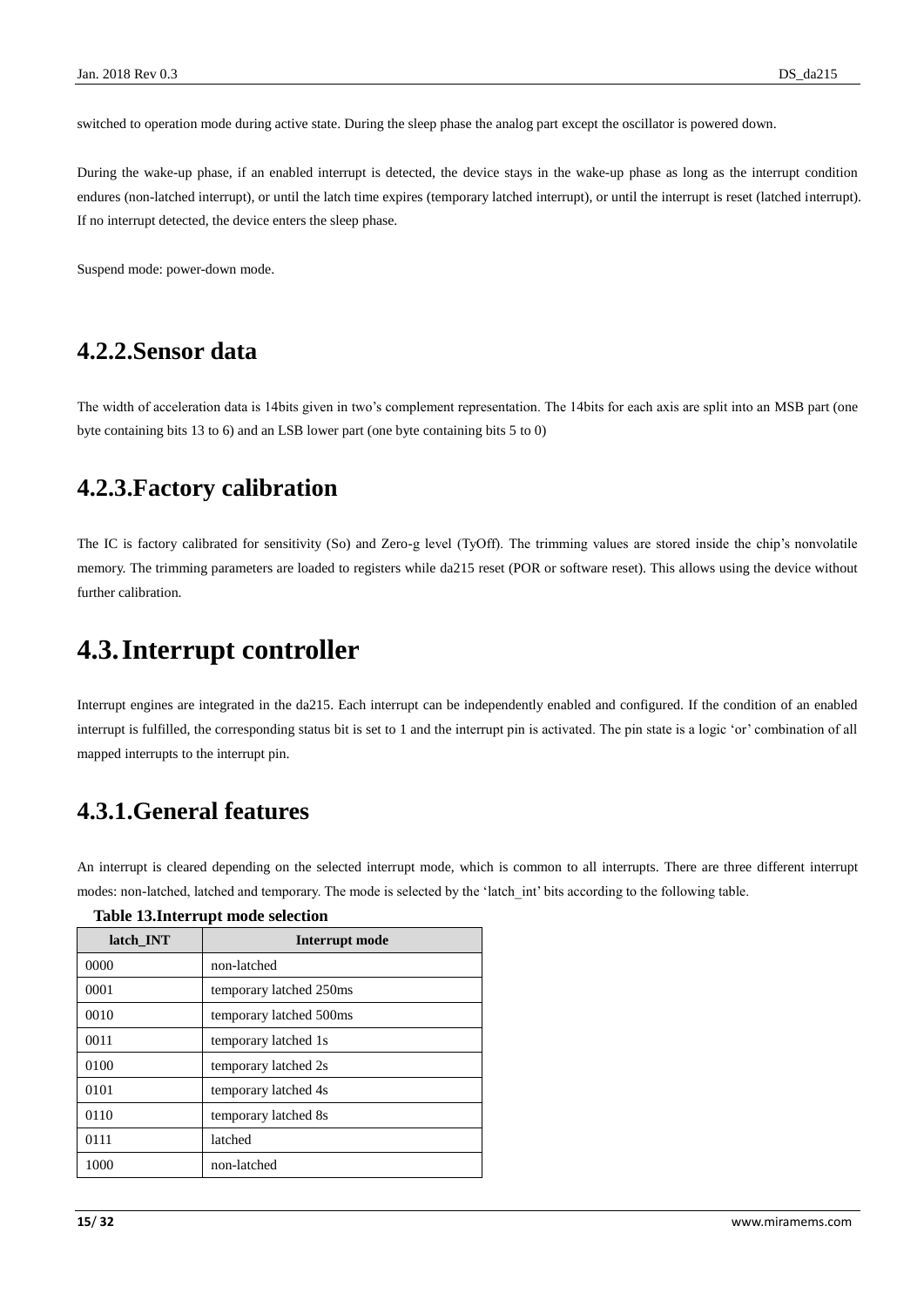| 1001 | temporary latched 1ms   |
|------|-------------------------|
| 1010 | temporary latched 1ms   |
| 1011 | temporary latched 2ms   |
| 1100 | temporary latched 25ms  |
| 1101 | temporary latched 50ms  |
| 1110 | temporary latched 100ms |
| 1111 | latched                 |

An interrupt is generated if its activation condition is met. It can't be cleared as long as the activation condition is fulfilled. In the non-latched mode the interrupt status bit and the interrupt pin are cleared as soon as the activation condition is no more valid. Exceptions to this behavior are the new data which is automatically reset after a fixed time.

In the latched mode an asserted interrupt status and the interrupt pin are cleared by writing 1 to  $(0x20)$  'reset int' bit. If the activation condition still holds when it is cleared, the interrupt status is asserted again with the next change of the acceleration registers.

In the temporary mode an asserted interrupt and selected pin are cleared after a defined period of time. The behavior of the different interrupt modes is shown in the following figure.





### <span id="page-15-2"></span><span id="page-15-0"></span>**4.3.2.Mapping**

The mapping of interrupts to the interrupt pins is done by registers 'INT\_MAP' (0x19 and 0x1a), setting *INT\_inttype* (e.g. INT\_active) to 1 can map this type of interrupt to the interrupt pin.

### <span id="page-15-1"></span>**4.3.3.Electrical behavior (INT to open-drive or push-pull)**

The interrupt pin can be configured to show desired electrical behavior. The active level for each pin is set by register bit INT\_lvl, if INT  $|V| = 0 (1)$ , then the pin INT is 0 (1) active.

Also the electric type of the interrupt pin can be selected. By setting  $INT\_od = 1$  (0), the interrupt pin output type can be set to be open-drive (push-pull).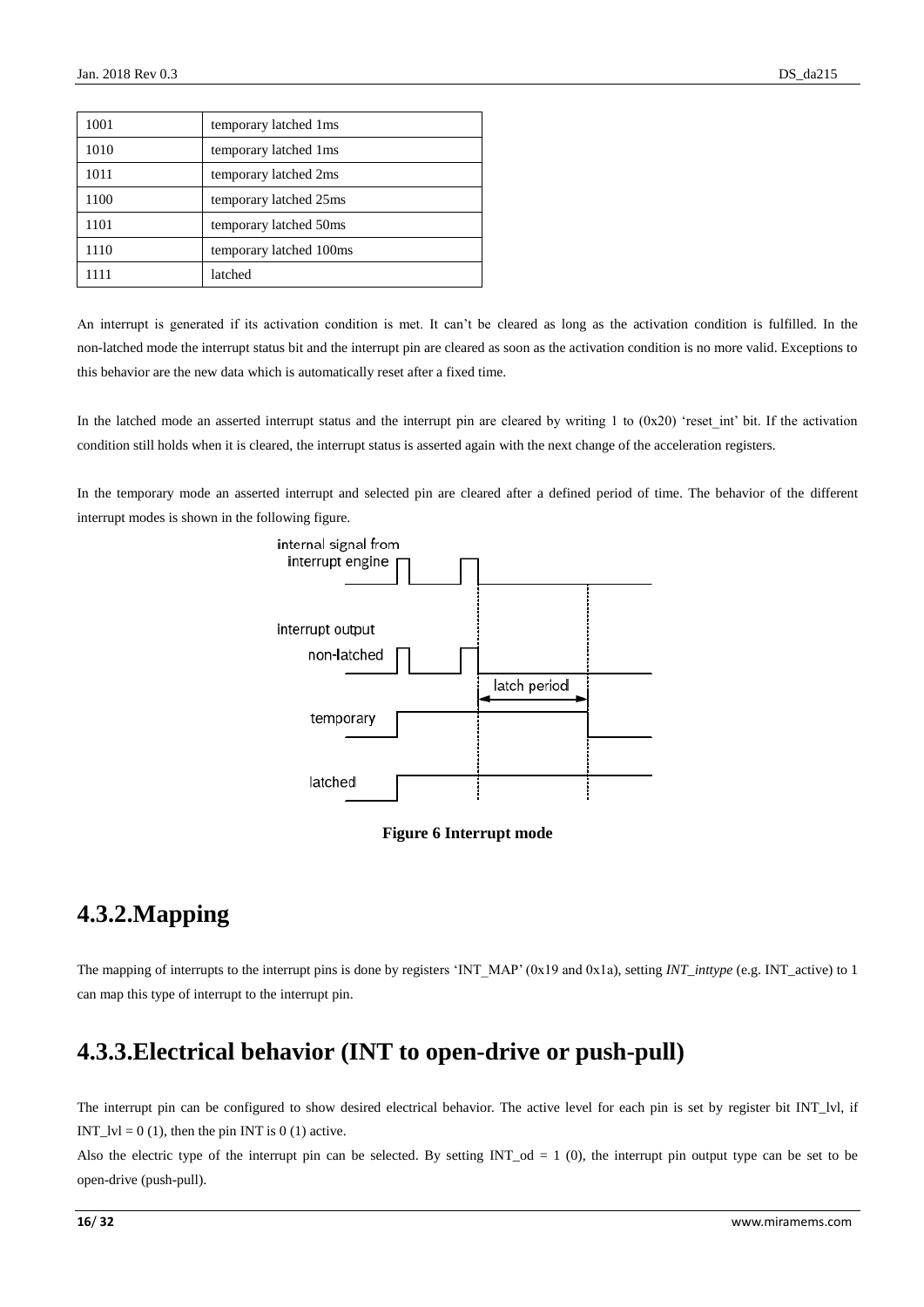### <span id="page-16-0"></span>**4.3.4.New data interrupt**

This interrupt serves for synchronous reading of acceleration data. It is generated after an acceleration data was calculated. The interrupt is cleared automatically before the next acceleration data is ready.

### <span id="page-16-1"></span>**4.3.5.Active detection**

Active detection uses the slope between successive acceleration signals to detect changes in motion. An interrupt is generated when the slope (absolute value of acceleration difference) exceeds a preset threshold. The threshold is set with the value of 28H register with the LSB corresponding to 255LSB of acceleration data that is 3.9mg in 2g-range, 7.8mg in 4g-range, 15.6mg in 8g-range and 31.3mg in 16g-range. And the maximum value is 1g in 2g-range, 2g in 4g-range, 4g in 8g-range and 8g in 16g-range.

The time difference between the successive acceleration signals depends is fixed to 1ms.

Active detection can be enabled (disabled) for each axis separately by writing '1' to bits 'active\_int\_en\_x/y/z'. The active interrupt is generated if the slope of any of the enabled axes exceeds the threshold for ['active\_dur'+1] consecutive times. As soon as the slopes of all enabled axes fall below this threshold for ['active\_dur'+1] consecutive times, the interrupt is cleared unless the interrupt signal is latched.

The interrupt status is stored in the  $(0x09)$  'active int' bit. The  $(0x0b)$  bit 'active first  $x/y/z$ ' records which axis triggered the active interrupt first and the sign of this acceleration data that triggered the interrupt is recorded in the  $(0x0b)$  bit 'active sign'.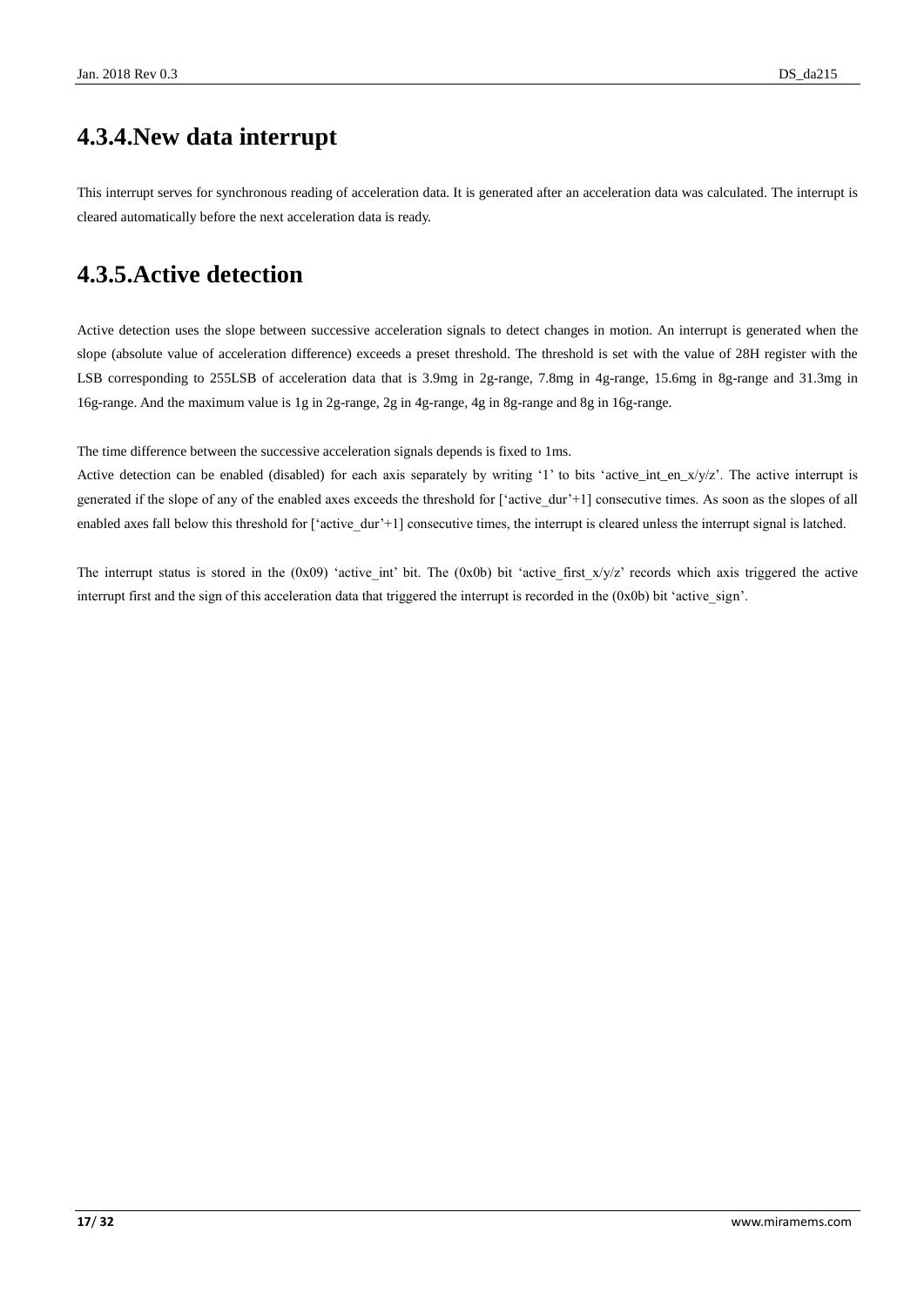# <span id="page-17-0"></span>**5. Application hints**



#### **Figure 7 da215 I2C electrical connect**

<span id="page-17-1"></span>The device core is supplied through VDD line while the I/O pads are supplied through VDD\_IO line. Power supply decoupling capacitors (100 nF ceramic) should be placed as near as possible to the pin 7 and pin 3 of the device (common design practice).

The functionality of the device and the measured acceleration data is selectable and accessible through the I2C.The functions, the threshold and the timing of the interrupt pin (INT) can be completely programmed by the user through the I2C interface.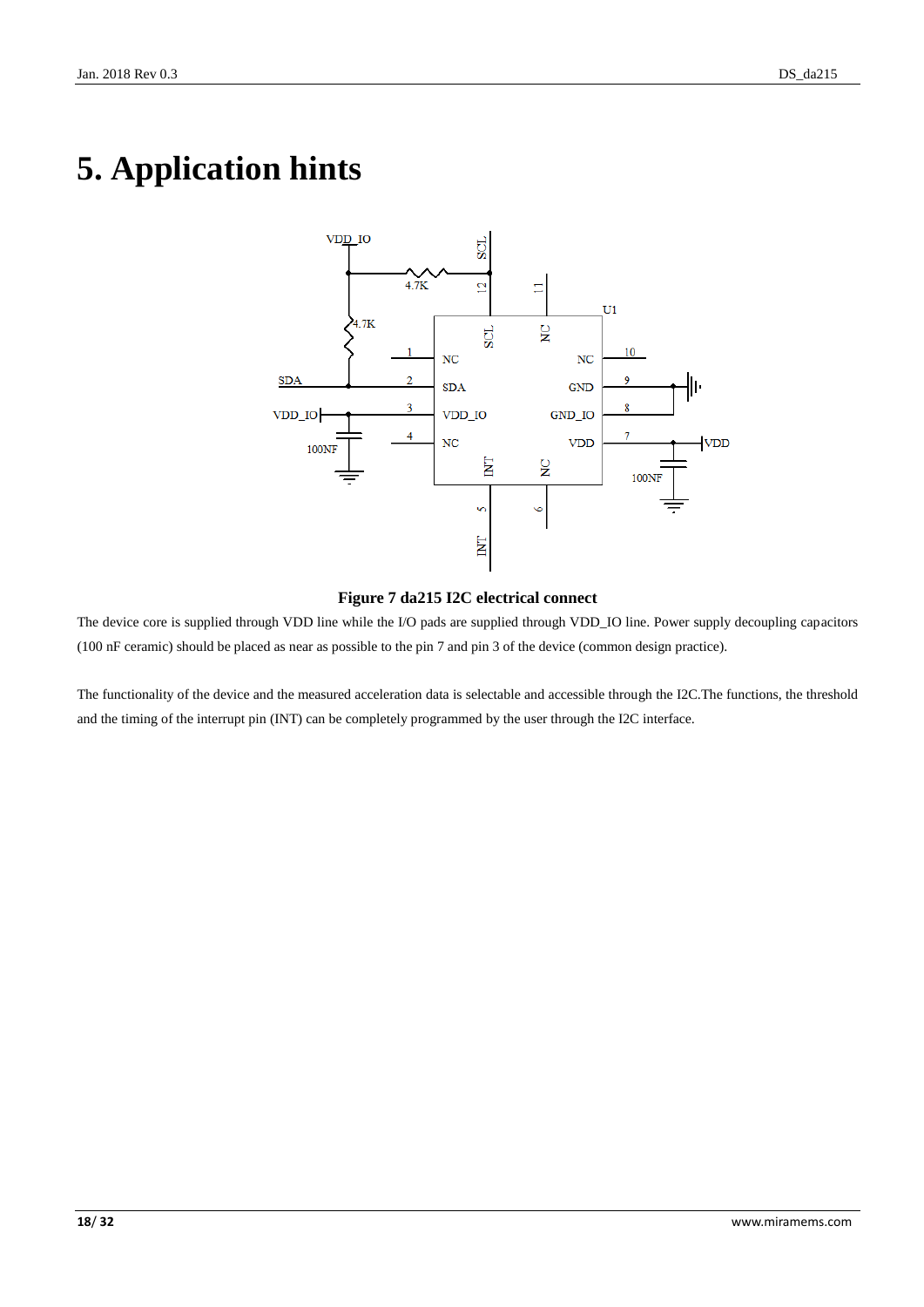# <span id="page-18-0"></span>**6. Register mapping**

The table given below provides a listing of the 8 bit registers embedded in the device and the related addresses:

#### <span id="page-18-1"></span>**Table 14.Register address map**

| <b>Name</b>          | <b>Type</b>            | <b>Register address</b> | <b>Default</b> | <b>Soft Reset</b> |
|----------------------|------------------------|-------------------------|----------------|-------------------|
| <b>CONFIG</b>        | RW                     | 0x00                    | 00H            | NO.               |
| <b>CHIPID</b>        | $\mathbf R$            | 0x01                    | 13H            | NO.               |
| ACC_X_LSB            | ${\bf R}$              | 0x02                    | 00H            | <b>YES</b>        |
| ACC_X_MSB            | ${\bf R}$              | 0x03                    | 00H            | <b>YES</b>        |
| ACC_Y_LSB            | ${\bf R}$              | 0x04                    | 00H            | <b>YES</b>        |
| ACC_Y_MSB            | ${\bf R}$              | 0x05                    | 00H            | <b>YES</b>        |
| ACC_Z_LSB            | $\mathbb{R}$           | 0x06                    | 00H            | <b>YES</b>        |
| ACC_Z_MSB            | ${\bf R}$              | 0x07                    | 00H            | <b>YES</b>        |
| MOTION_FLAG          | ${\bf R}$              | 0x09                    | 00H            | <b>YES</b>        |
| NEWDATA_FLAG         | ${\bf R}$              | 0x0A                    | 00H            | <b>YES</b>        |
| <b>ACTIVE_STATUS</b> | $\mathbf R$            | 0x0B                    | 00H            | <b>YES</b>        |
| <b>RANGE</b>         | RW                     | 0x0F                    | 40H            | <b>YES</b>        |
| ODR_AXIS             | $\mathbf{R}\mathbf{W}$ | 0x10                    | 0FH            | <b>YES</b>        |
| MODE_BW              | RW                     | 0x11                    | 9EH            | <b>YES</b>        |
| SWAP_POLARITY        | <b>RW</b>              | 0x12                    | 0EH            | <b>YES</b>        |
| INT_SET1             | <b>RW</b>              | 0x16                    | 00H            | <b>YES</b>        |
| INT_SET2             | <b>RW</b>              | 0x17                    | 00H            | <b>YES</b>        |
| INT_MAP1             | $\mathbf{R}\mathbf{W}$ | 0x19                    | 00H            | <b>YES</b>        |
| INT_MAP2             | RW                     | 0x1A                    | 00H            | <b>YES</b>        |
| INT_CONFIG           | $\mathbf{R}\mathbf{W}$ | 0x20                    | 01H            | <b>YES</b>        |
| <b>INT_LATCH</b>     | RW                     | 0x21                    | 00H            | <b>YES</b>        |
| <b>ACTIVE_DUR</b>    | $\mathbf{R}\mathbf{W}$ | 0x27                    | 00H            | <b>YES</b>        |
| <b>ACTIVE_THS</b>    | $\mathbf{R}\mathbf{W}$ | 0x28                    | 14H            | <b>YES</b>        |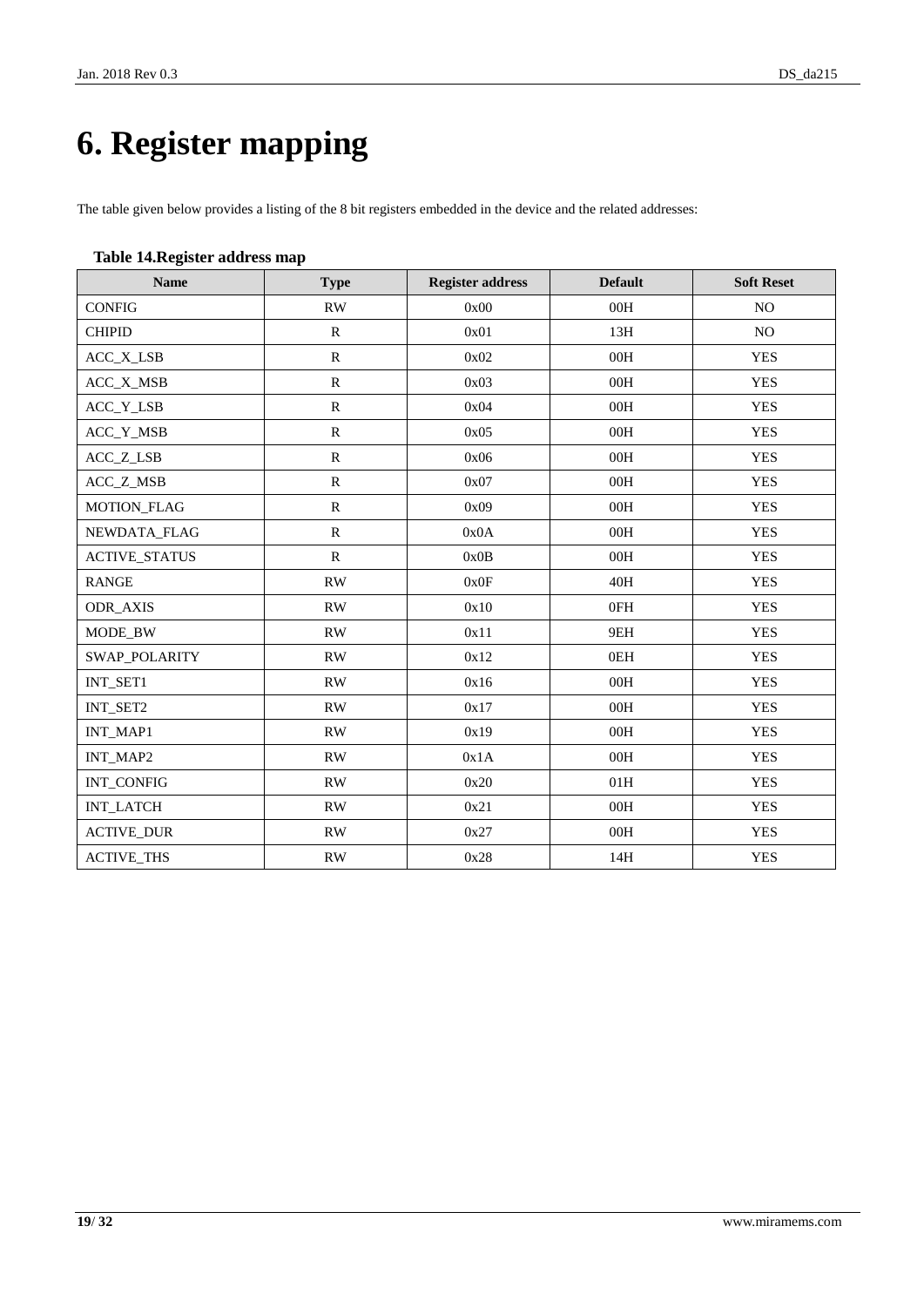# <span id="page-19-0"></span>**7. Registers description**

## <span id="page-19-1"></span>**7.1.CONFIG (00H)**

#### <span id="page-19-4"></span>**Table 15.CONFIG register**

Default data: 0x00 Type: RW

| unused | _______<br>11111000<br>nusec | <b>Reset</b><br>-SOF | 11n<br><b>LUSCU</b> | unused | Reset<br>SOT | าusec | 1111322 |
|--------|------------------------------|----------------------|---------------------|--------|--------------|-------|---------|
|        |                              |                      |                     |        |              |       |         |

#### <span id="page-19-5"></span>**Table 16.CONFIG description**

|                                                       | -     |
|-------------------------------------------------------|-------|
| $\mathbf{C}$<br><b>Rese</b><br>NOTI<br>∼<br>--------- | <br>. |
|                                                       |       |

## <span id="page-19-2"></span>**7.2.CHIPID (01h)**

#### <span id="page-19-6"></span>**Table 17.CHIPID register**

| Default data: 0x13 Type: R |  |  |  |  |
|----------------------------|--|--|--|--|
|                            |  |  |  |  |

## <span id="page-19-3"></span>**7.3.ACC\_X\_LSB (02H), ACC\_X\_MSB (03H)**

X-axis acceleration data, the value is expressed in two complement byte and are left justified.

#### <span id="page-19-7"></span>**Table 18.ACC\_X\_LSB register**

| Default data: 0x00 Type: R |  |  |
|----------------------------|--|--|
|                            |  |  |

| DI0<br>DI5<br>DI1<br>DI31<br>--<br>- -<br>$\mathbf{D}$<br>DI4'<br>nnca<br>Inused<br>$\cdot$ muse.<br>₽ΙΖ |
|----------------------------------------------------------------------------------------------------------|
|----------------------------------------------------------------------------------------------------------|

#### <span id="page-19-8"></span>**Table 19.ACC\_X\_MSB register**

Default data: 0x00 Type: R

| ◡<br>111<br>. .<br>-<br>. . |       |       |      |      |      |      |      |      |
|-----------------------------|-------|-------|------|------|------|------|------|------|
|                             | D[13] | D[12] | DT11 | DI10 | D[9] | D[8] | DT71 | D[6] |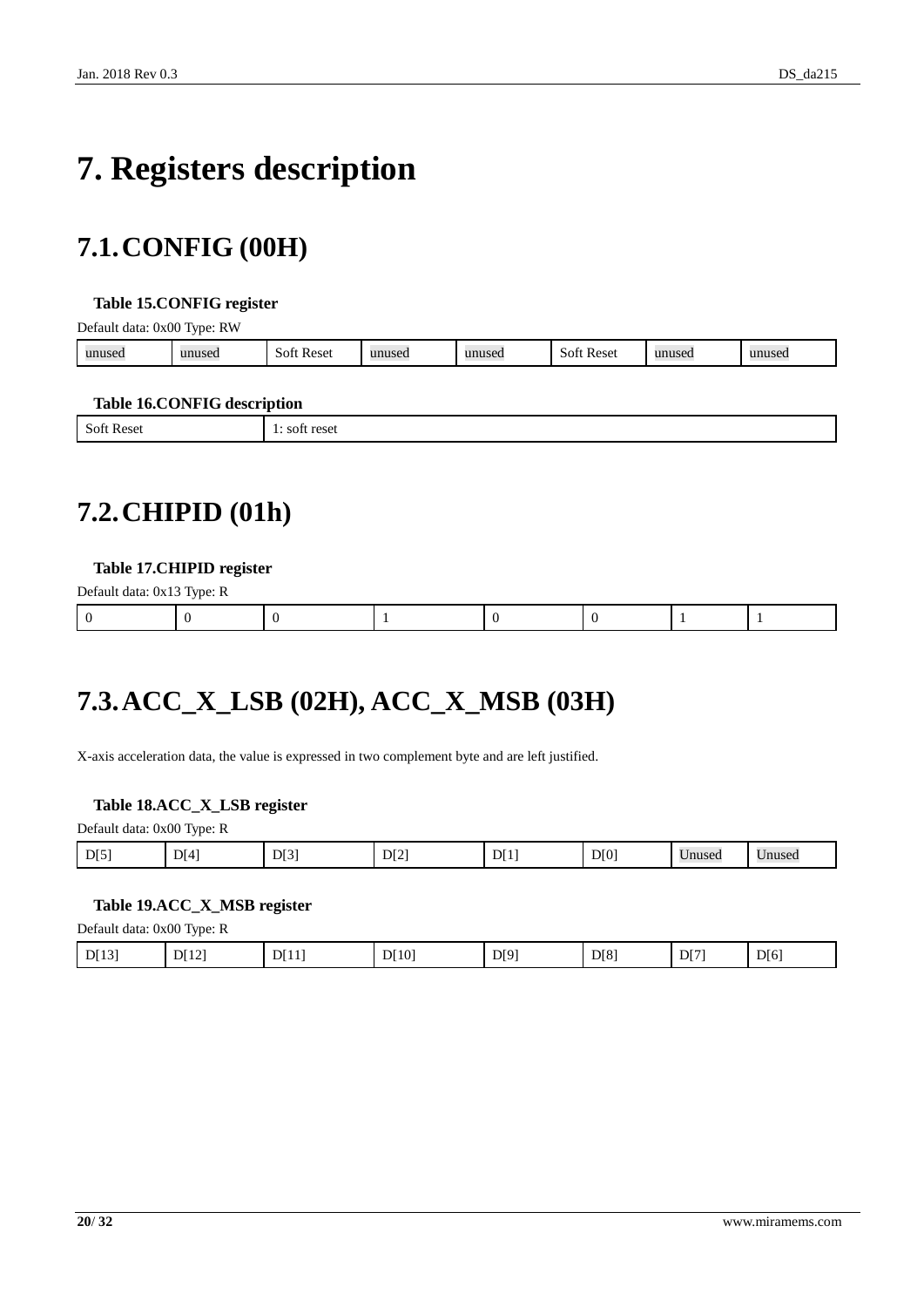## <span id="page-20-0"></span>**7.4.ACC\_Y\_LSB (04H), ACC\_Y\_MSB (05H)**

Y-axis acceleration data, the value is expressed in two complement byte and are left justified.

#### <span id="page-20-3"></span>**Table 20.ACC\_Y\_LSB register**

Default data: 0x00 Type: R

| D[0]<br>D[3]<br>D[4]<br>DI1<br>D[5]<br>D[2]<br>$ -$<br>Unused | Unused. |
|---------------------------------------------------------------|---------|
|---------------------------------------------------------------|---------|

#### <span id="page-20-4"></span>**Table 21.ACC\_Y\_MSB register**

Default data: 0x00 Type: R

| D[8]<br>D[12]<br>D[9]<br>D[7]<br>D[6]<br>D[13]<br>D[11]<br>D[10]<br>. . |
|-------------------------------------------------------------------------|
|-------------------------------------------------------------------------|

## <span id="page-20-1"></span>**7.5.ACC\_Z\_LSB (06H), ACC\_Z\_MSB (07H)**

Z-axis acceleration data, the value is expressed in two complement byte and are left justified.

#### <span id="page-20-5"></span>**Table 22.ACC\_Z\_LSB register**

Default data: 0x00 Type: R

| D[5] | DI4' | D[3] | DI2 | $\mathbf{D}^{\mathsf{T}}$ | D[0] | Inused | Unused |
|------|------|------|-----|---------------------------|------|--------|--------|
|      |      |      |     |                           |      |        |        |

#### <span id="page-20-6"></span>**Table 23.ACC\_Z\_MSB register**

Default data: 0x00 Type: R

<span id="page-20-2"></span>

| D[13] | DI12 | DI11 | DI10 | D[9] | D[8] | DI71 | DI6' |
|-------|------|------|------|------|------|------|------|
|-------|------|------|------|------|------|------|------|

### **7.6.MOTION\_FLAG (09H)**

#### <span id="page-20-7"></span>**Table 24.MOTION\_FLAG register**

Default data: 0x00 Type: R

| -1nt<br>$\cdots$<br>unused<br>unused<br>$\cdots$<br>unused<br>unuseo.<br>activ<br>145C.<br>$\sim$<br>$\sim$<br>$\cdots$ |
|-------------------------------------------------------------------------------------------------------------------------|
|-------------------------------------------------------------------------------------------------------------------------|

#### <span id="page-20-8"></span>**Table 25.MOTION\_FLAG register description**

| active int | 0:no active interrupt            |
|------------|----------------------------------|
|            | 1: active interrupt has occurred |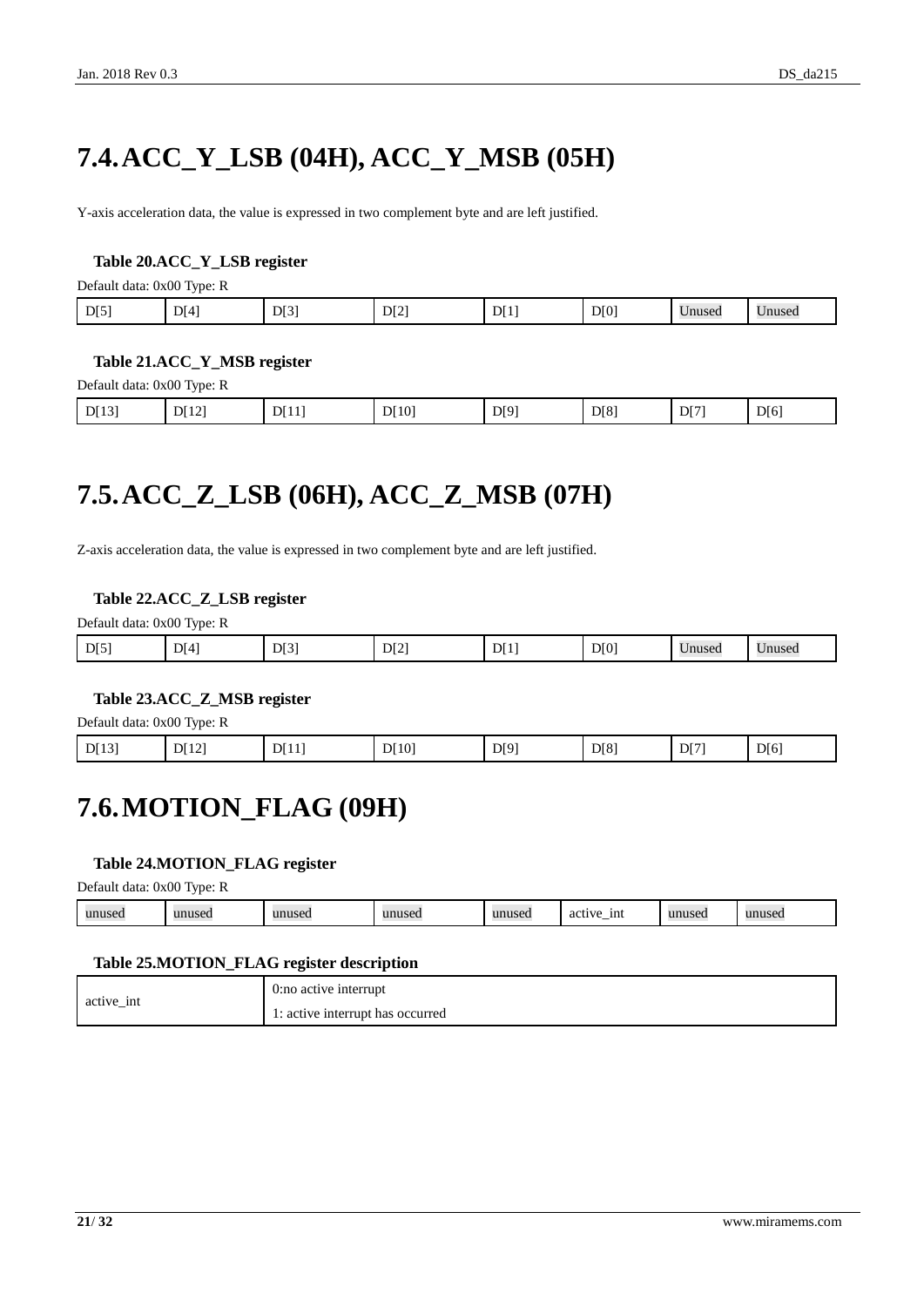## <span id="page-21-0"></span>**7.7.NEWDATA\_FLAG (0AH)**

#### <span id="page-21-3"></span>**Table 26.NEWDATA\_FLAG register**

Default data: 0x00 Type: R

| unused | $\mathbf{u}$<br>useu | 1011000<br>14560 | unusea | unused | unused | 1111100<br>unuset. | new<br>1nt<br>data<br><u>_</u> |
|--------|----------------------|------------------|--------|--------|--------|--------------------|--------------------------------|
|        |                      |                  |        |        |        |                    |                                |

#### <span id="page-21-4"></span>**Table 27.NEWDATA\_FLAG register description**

| new_data_int | 0: no new_data interrupt                     |
|--------------|----------------------------------------------|
| —            | data interrupt has occurred<br>$\iota$ : new |

## <span id="page-21-1"></span>**7.8.ACTIVE\_STATUS (0BH)**

#### <span id="page-21-5"></span>**Table 28.ACTIVE\_STATUS register**

Default data: 0x00 Type: R

| sıgn<br><br>1111100<br>unused<br>active<br>tırst.<br>active<br>unused<br>active<br>active<br>first<br>aci<br>-- | tira<br>. .<br>_<br>-- |
|-----------------------------------------------------------------------------------------------------------------|------------------------|
|-----------------------------------------------------------------------------------------------------------------|------------------------|

#### <span id="page-21-6"></span>**Table 29.ACTIVE\_STATUS register description**

|                | active sign: Sign of the 1st active interrupt.                |
|----------------|---------------------------------------------------------------|
| active sign    | $0:$ positive,                                                |
|                | 1: negative                                                   |
| active first x | $0: X$ is not the triggering axis of the active interrupt     |
|                | 1: indicate X is the triggering axis of the active interrupt. |
| active first y | $0: Y$ is not the triggering axis of the active interrupt     |
|                | 1: indicate Y is the triggering axis of the active interrupt. |
|                | $0: Z$ is not the triggering axis of the active interrupt     |
| active first z | 1: indicate Z is the triggering axis of the active interrupt. |

### <span id="page-21-2"></span>**7.9.RANGE (0FH)**

#### <span id="page-21-7"></span>**Table 30.RANGE register**

Default data: 0x40 Type: RW

| unused | $\mathbf{m}\mathbf{n}\mathbf{n}$<br>шихел | unused | unused | unuseo | $-211000$<br> | - ISL | $\sim$ $\sim$<br>$+$ $-$<br>13 I V |
|--------|-------------------------------------------|--------|--------|--------|---------------|-------|------------------------------------|
|--------|-------------------------------------------|--------|--------|--------|---------------|-------|------------------------------------|

#### <span id="page-21-8"></span>**Table 31.RANGE register description**

|         | full scale   |
|---------|--------------|
|         | $00: +/-2g$  |
| fs[1:0] | $01: +/-4g$  |
|         | $10:+/8g$    |
|         | $11: +/-16g$ |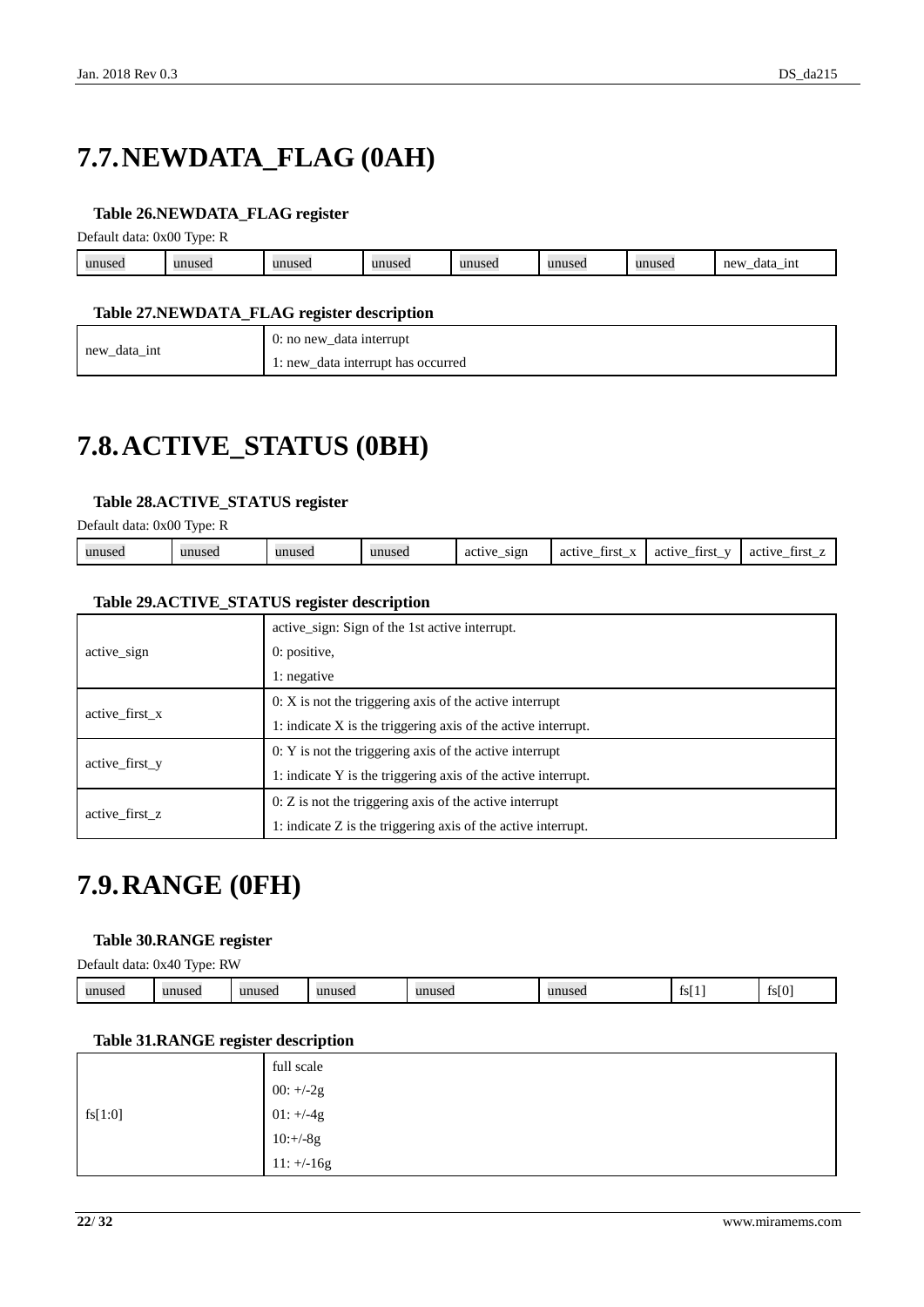## <span id="page-22-0"></span>**7.10. ODR\_AXIS (10H)**

#### <span id="page-22-2"></span>**Table 32.ODR\_AXIS register**

Default data: 0x0F Type: RW

| - -    |        |        |        |        |                    |     |   |
|--------|--------|--------|--------|--------|--------------------|-----|---|
| unused | unused | unused | unused | ODR[3] | ODR <sub>[2]</sub> | ODR | ж |
|        |        |        |        |        |                    |     |   |

#### <span id="page-22-3"></span>**Table 33.ODR\_AXIS register description**

| $\tilde{}$ |                   |
|------------|-------------------|
|            | 0000:1Hz          |
|            | 0001: 1.95Hz      |
|            | 0010: 3.9Hz       |
|            | 0011: 7.81Hz      |
|            | 0100: 15.63Hz     |
| ODR[3:0]   | 0101: 31.25Hz     |
|            | 0110: 62.5Hz      |
|            | 0111: 125Hz       |
|            | 1000: 250Hz       |
|            | 1001: 500Hz       |
|            | 1010-1111: 1000Hz |

### <span id="page-22-1"></span>**7.11. MODE\_BW (11H)**

#### <span id="page-22-4"></span>**Table 34.MODE\_BW register**

Default data: 0x9E Type: RW

| OFF<br>DW <sub>L</sub><br>.711<br>- | unused | unusea | unused | unused | <b>BWI</b><br>., | $\overline{1}$<br>- 181 | auto<br>en<br>$H\alpha\alpha r$<br>,,,,,,,,,<br>.<br> |
|-------------------------------------|--------|--------|--------|--------|------------------|-------------------------|-------------------------------------------------------|
|                                     |        |        |        |        |                  |                         |                                                       |

#### <span id="page-22-5"></span>**Table 35.MODE\_BW register description**

| PWR_OFF      | 0: normal mode                                                                                |  |  |  |  |
|--------------|-----------------------------------------------------------------------------------------------|--|--|--|--|
|              | 1: suspend mode                                                                               |  |  |  |  |
|              | Bandwidth                                                                                     |  |  |  |  |
| BW[1:0]      | $00/11:500\text{hz}$                                                                          |  |  |  |  |
|              | 01:250                                                                                        |  |  |  |  |
|              | 10:100                                                                                        |  |  |  |  |
|              | 0: working the current ODR state all the way                                                  |  |  |  |  |
| autosleep_en | 1: Working at 12.5hz in inactive state, automatic switched to normal mode during active state |  |  |  |  |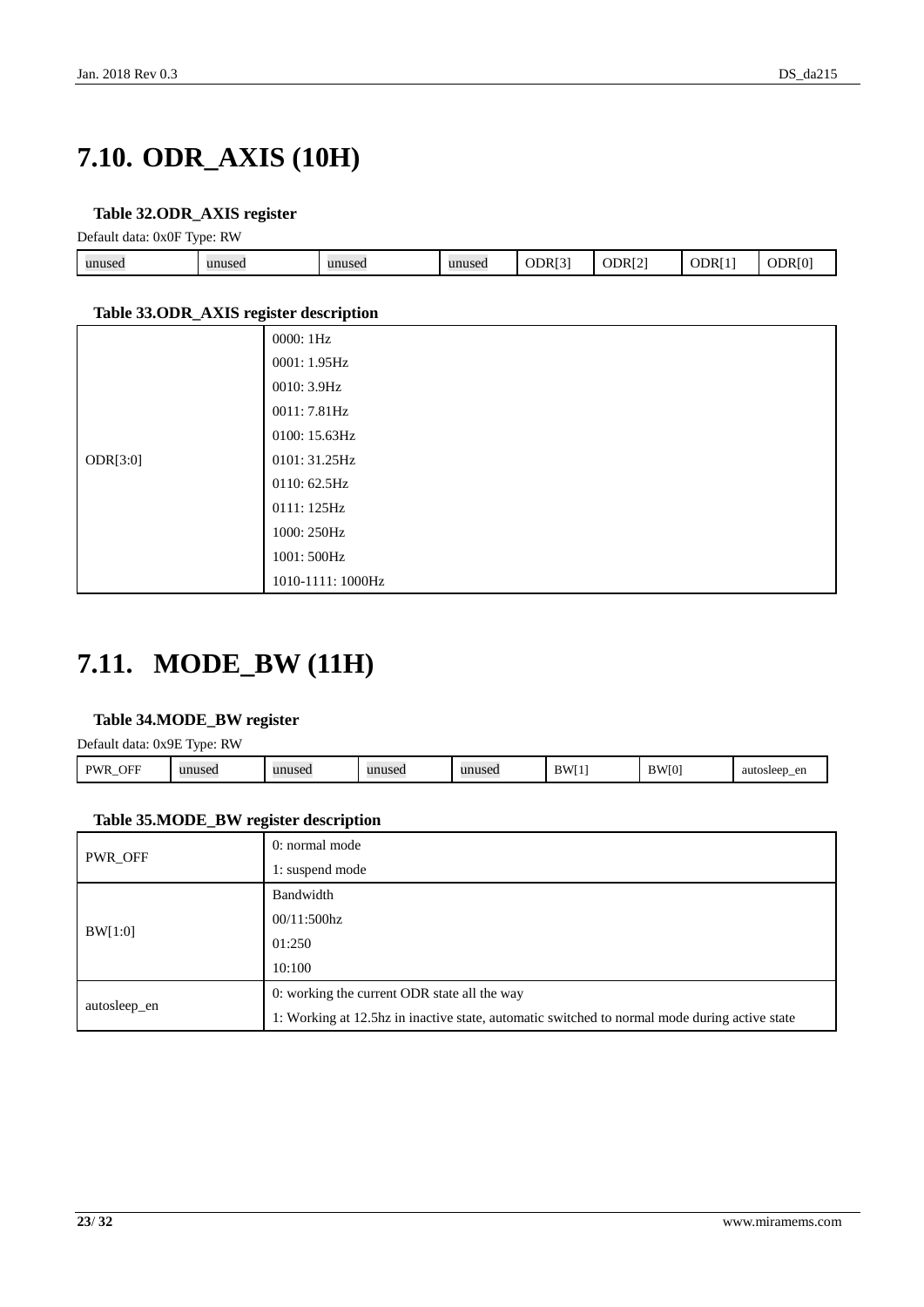# <span id="page-23-0"></span>**7.12. SWAP\_POLARITY (12H)**

#### <span id="page-23-2"></span>**Table 36.SWAP\_POLARITY register**

Default data: 0x0E Type: RW

Swap & Polarity register is OTP register too, OTP address: 0x13

| $\mathbf{v}$<br>polarity<br>swar<br>unused<br>unused<br>oolarit<br>unusea<br>.Jarity -<br>unused<br>ruscu<br>$\overline{1}$<br>-<br><u>—</u><br>_<br>_ |
|--------------------------------------------------------------------------------------------------------------------------------------------------------|
|--------------------------------------------------------------------------------------------------------------------------------------------------------|

#### <span id="page-23-3"></span>**Table 37.SWAP\_POLARITY register description**

| X polarity | 0: remain the polarity of X-axis.                 |  |  |  |  |
|------------|---------------------------------------------------|--|--|--|--|
|            | 1: reverse the polarity of X-axis.                |  |  |  |  |
|            | 0: remain the polarity of Y-axis.                 |  |  |  |  |
| Y_polarity | 1: reverse the polarity of Y-axis.                |  |  |  |  |
|            | 0: remain the polarity of Z-axis.                 |  |  |  |  |
| Z_polarity | 1: reverse the polarity of Z-axis.                |  |  |  |  |
|            | 0: Don't need swap the output data for $X/Y$ axis |  |  |  |  |
| $X_Y$ swap | 1: swap the output data for X/Y axis.             |  |  |  |  |

## <span id="page-23-1"></span>**7.13. INT\_SET1 (16H)**

#### <span id="page-23-4"></span>**Table 38.INT\_SET1 register**

Default data: 0x00 Type: RW

|                      | _______ |        |        |        |                                    |                     |                                       |
|----------------------|---------|--------|--------|--------|------------------------------------|---------------------|---------------------------------------|
| <b>INT</b><br>source | unused  | unused | unused | unused | en<br>1nt<br>active<br>-___<br>$-$ | en<br>active<br>1nt | en<br>1nt<br>active<br>$\cdot$<br>. — |
|                      |         |        |        |        |                                    |                     |                                       |

#### <span id="page-23-5"></span>**Table 39.INT\_SET1 register description**

| INT_source      | 0:unfiltered data                               |  |  |  |
|-----------------|-------------------------------------------------|--|--|--|
|                 | 1: filtered data (ODR)                          |  |  |  |
| active int en z | 0: disable the active interrupt for the z axis. |  |  |  |
|                 | 1: enable the active interrupt for the z axis.  |  |  |  |
| active int en y | 0: disable the active interrupt for the y axis. |  |  |  |
|                 | 1: enable the active interrupt for the y axis.  |  |  |  |
| active int en x | 0: disable the active interrupt for the x axis. |  |  |  |
|                 | 1: enable the active interrupt for the x axis.  |  |  |  |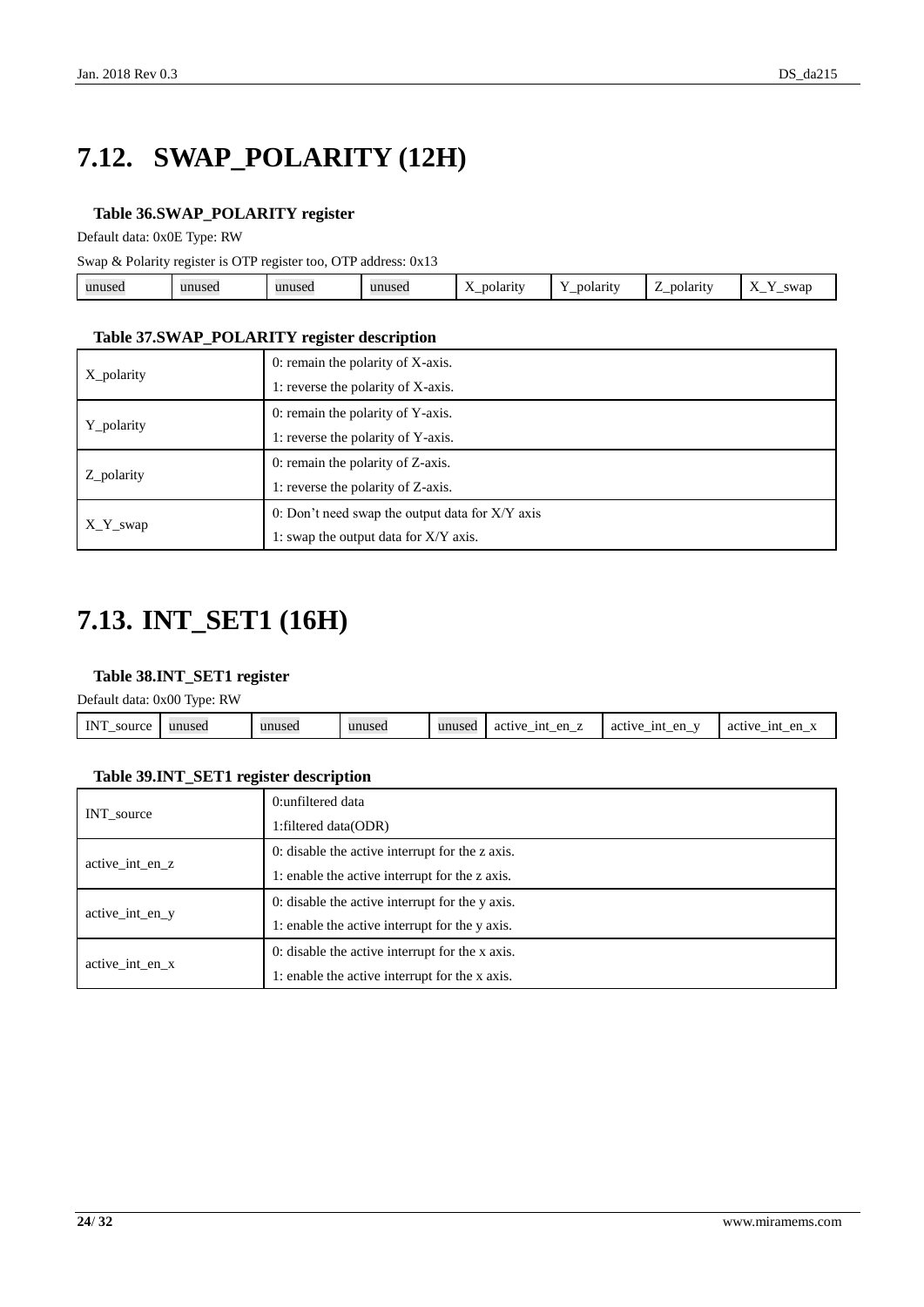# <span id="page-24-0"></span>**7.14. INT\_SET2 (17H)**

#### <span id="page-24-3"></span>**Table 40.INT\_SET2 register**

Default data: 0x00 Type: RW

|                            | . . |                   |                                             |        |               |         |
|----------------------------|-----|-------------------|---------------------------------------------|--------|---------------|---------|
| $\mathbf{u}$<br><b>use</b> |     | IIDIICPI<br>TSCL. | en<br>new<br>1nt<br>data<br><u>_</u><br>$-$ | 11n11c | 11111<br>31.1 | 1111100 |
|                            |     |                   |                                             |        |               |         |

#### <span id="page-24-4"></span>**Table 41.INT\_SET2 register description**

| new_data_int_en | 0: disable the new data interrupt. |
|-----------------|------------------------------------|
|                 | 1: enable the new data interrupt.  |

## <span id="page-24-1"></span>**7.15. INT\_MAP1 (19H)**

#### <span id="page-24-5"></span>**Table 42.INT\_MAP1 register**

Default data: 0x00 Type: RW

| $N^{\tau}$<br>unuseo<br>0.01117<br>unused<br>unuseo<br>unuseo<br>unusec<br><b>TTANTI</b><br>unused<br>$\alpha$<br>. JOCU<br>ac<br>.<br>nooc<br> |
|-------------------------------------------------------------------------------------------------------------------------------------------------|
|-------------------------------------------------------------------------------------------------------------------------------------------------|

#### <span id="page-24-6"></span>**Table 43.INT\_MAP1 register description**

| INT active | 0: doesn't mapping active interrupt to INT |
|------------|--------------------------------------------|
|            | 1: mapping active interrupt to INT         |

### <span id="page-24-2"></span>**7.16. INT\_MAP2 (1AH)**

#### <span id="page-24-7"></span>**Table 44.INT\_MAP2 register**

Default data: 0x00 Type: RW

| <b>TNIT</b><br>unused<br>unused<br>unused<br>unused<br>mne<br>new<br>unused<br>unusec<br>1113<br>data<br>musec<br><br> |
|------------------------------------------------------------------------------------------------------------------------|
|------------------------------------------------------------------------------------------------------------------------|

#### <span id="page-24-8"></span>**Table 45.INT\_MAP2 register description**

| INT_new_data | $\overline{0}$ : doesn't mapping new data interrupt to INT |
|--------------|------------------------------------------------------------|
|              | 1: mapping new data interrupt to INT                       |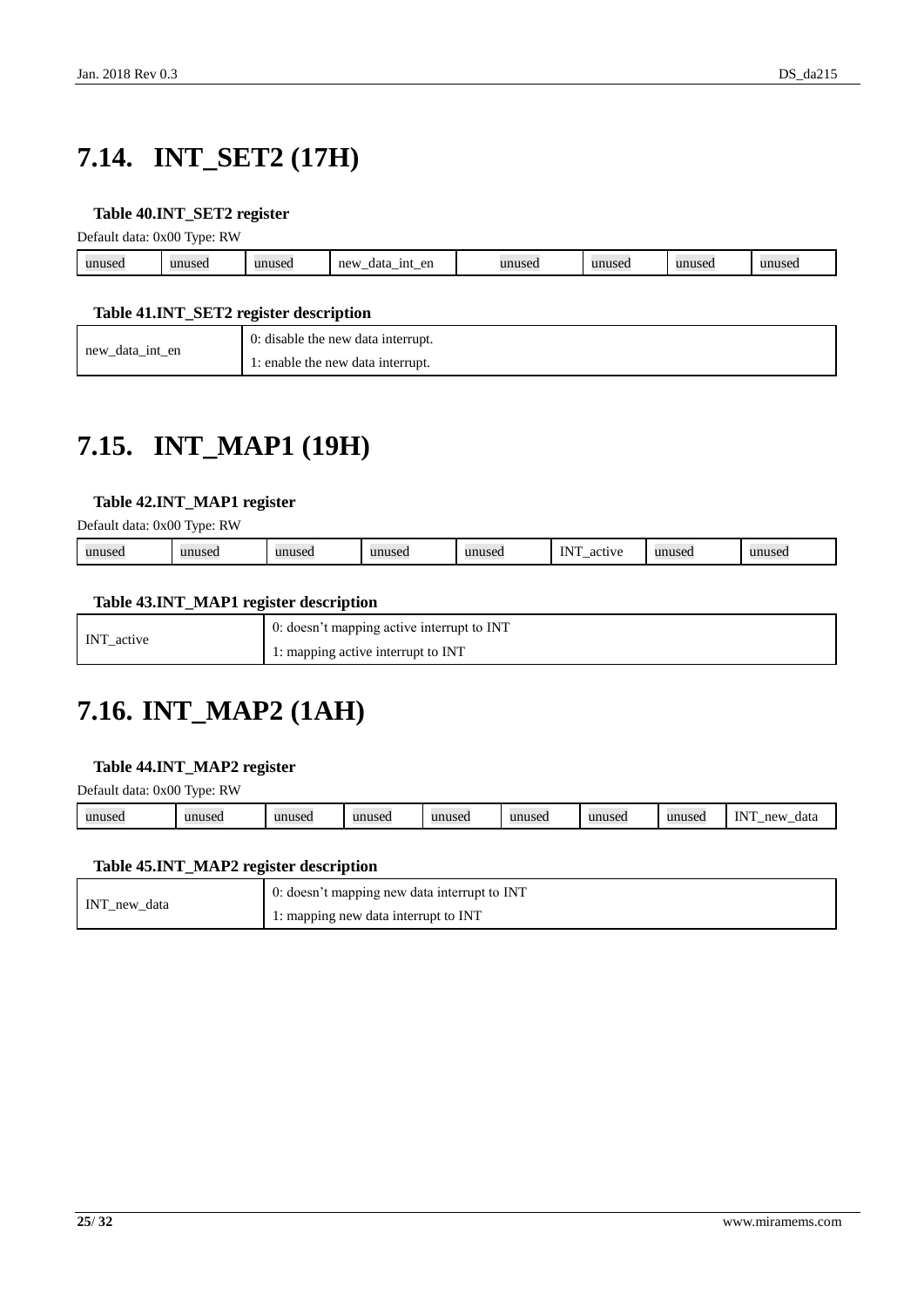# <span id="page-25-0"></span>**7.17. INT\_CONFIG (20H)**

#### <span id="page-25-2"></span>**Table 46.INT\_CONFIG register**

Default data: 0x01 Type: RW

| $\sim$<br>1nt<br>Reset_1 | 5C | ISCO | unuse | unuseo | $-$<br>m<br>oc<br>.<br>— | $\sim$<br>או<br>$_{\rm IV}$<br>. — |  |
|--------------------------|----|------|-------|--------|--------------------------|------------------------------------|--|
|                          |    |      |       |        |                          |                                    |  |

#### <span id="page-25-3"></span>**Table 47.INT\_CONFIG register description**

| Reset int | Write'1' to reset all latched int.       |
|-----------|------------------------------------------|
| INT od    | 0: select push-pull output for INT       |
|           | 1: selects OD output for INT             |
|           | 0: selects active level low for pin INT  |
| INT lvl   | 1: selects active level high for pin INT |

### <span id="page-25-1"></span>**7.18. INT\_LATCH (21H)**

#### <span id="page-25-4"></span>**Table 48.INT\_LATCH register**

Default data: 0x00 Type: RW

| unused | unused | unused | unused | <b>TAIRDEAT</b><br>N<br>latch<br>-------_- | TNTPCTA<br>ΙN<br>latch<br>$\overline{\phantom{0}}$ | VTI 11<br>latch<br><br>. | <b>INTIO</b><br>latch<br>. |
|--------|--------|--------|--------|--------------------------------------------|----------------------------------------------------|--------------------------|----------------------------|

#### <span id="page-25-5"></span>**Table 49.INT\_LATCH register description**

|                  | 0000: non-latched             |
|------------------|-------------------------------|
|                  | 0001: temporary latched 250ms |
|                  | 0010: temporary latched 500ms |
|                  | 0011: temporary latched 1s    |
|                  | 0100: temporary latched 2s    |
|                  | 0101: temporary latched 4s    |
|                  | 0110: temporary latched 8s    |
|                  | 0111: latched                 |
| $latch_NTT[3:0]$ | 1000: non-latched             |
|                  | 1001: temporary latched 1ms   |
|                  | 1010: temporary latched 1ms   |
|                  | 1011: temporary latched 2ms   |
|                  | 1100: temporary latched 25ms  |
|                  | 1101: temporary latched 50ms  |
|                  | 1110: temporary latched 100ms |
|                  | 1111: latched                 |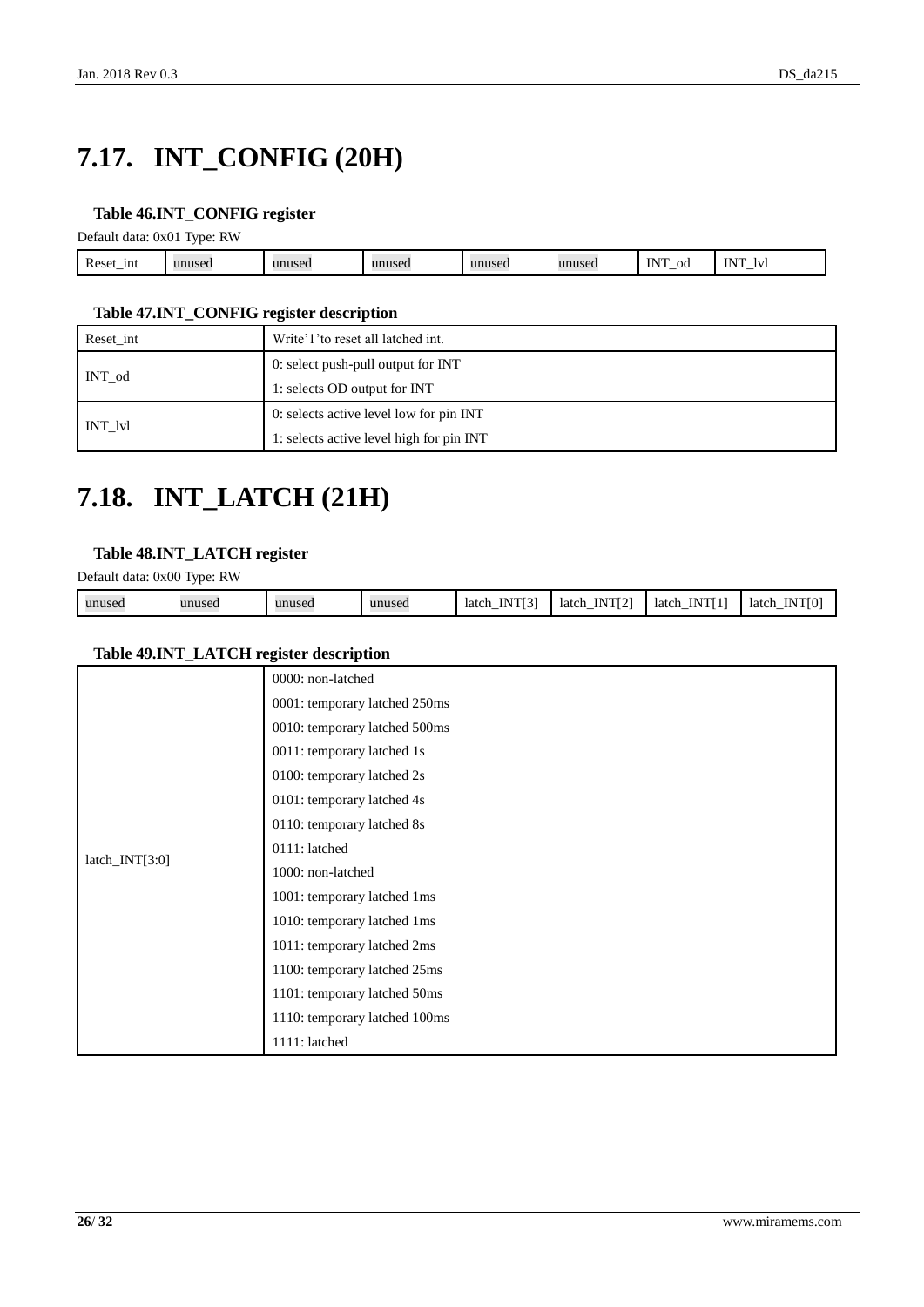# <span id="page-26-0"></span>**7.19. ACTIVE\_DUR (27H)**

#### <span id="page-26-2"></span>**Table 50.ACTIVE\_DUR register**

Default data: 0x00 Type: RW

| - -             |                          | r 4 3                    |                                  |                          |                          | .                        |                              |
|-----------------|--------------------------|--------------------------|----------------------------------|--------------------------|--------------------------|--------------------------|------------------------------|
| inactive<br>dur | 521<br>mactive<br>durl 2 | inactive<br>dur'         | <b>E 0.3</b><br>mactive<br>durl0 | ro 3<br>dur<br>active    | ro:<br>dur12<br>activ    | dur<br>active            | <b>FO-</b><br>durll<br>activ |
| $-$             | -                        | $\overline{\phantom{a}}$ | -                                | $\overline{\phantom{a}}$ | $\overline{\phantom{a}}$ | $\overline{\phantom{a}}$ | -                            |
|                 |                          |                          |                                  |                          |                          |                          |                              |

#### <span id="page-26-3"></span>**Table 51.ACTIVE\_DUR register description**

| inactive_dur[4:0]   | inactive duration time = $(inactive\_dur + 1)*ODR\_period$              |
|---------------------|-------------------------------------------------------------------------|
| $\arctive_dur[4:0]$ | active duration time = $(\text{active\_dur} + 1)^* \text{ ODR\_period}$ |

## <span id="page-26-1"></span>**7.20. ACTIVE\_THS (28H)**

#### <span id="page-26-4"></span>**Table 52.ACTIVE\_THS register**

Default data: 0x14 Type: RW

| th $[7]$<br>active | [6]<br>th<br>active | th $[5]$<br>active | th[4]<br>active | $\lceil 3 \rceil$<br>th<br>active | <b>ECT</b><br>th<br>active | th I<br>active | th $[0]$<br>active |
|--------------------|---------------------|--------------------|-----------------|-----------------------------------|----------------------------|----------------|--------------------|
|                    |                     |                    |                 |                                   |                            |                |                    |

#### <span id="page-26-5"></span>**Table 53.ACTIVE\_THS register description**

|                   | Threshold of active interrupt=active_th*K(mg) |
|-------------------|-----------------------------------------------|
|                   | $K = 3.91(2g \text{ range}),$                 |
| active th $[7:0]$ | $K = 7.81(4g \text{ range})$ ,                |
|                   | $K=15.625(8g \text{ range}),$                 |
|                   | $K=31.25(16g \text{ range}).$                 |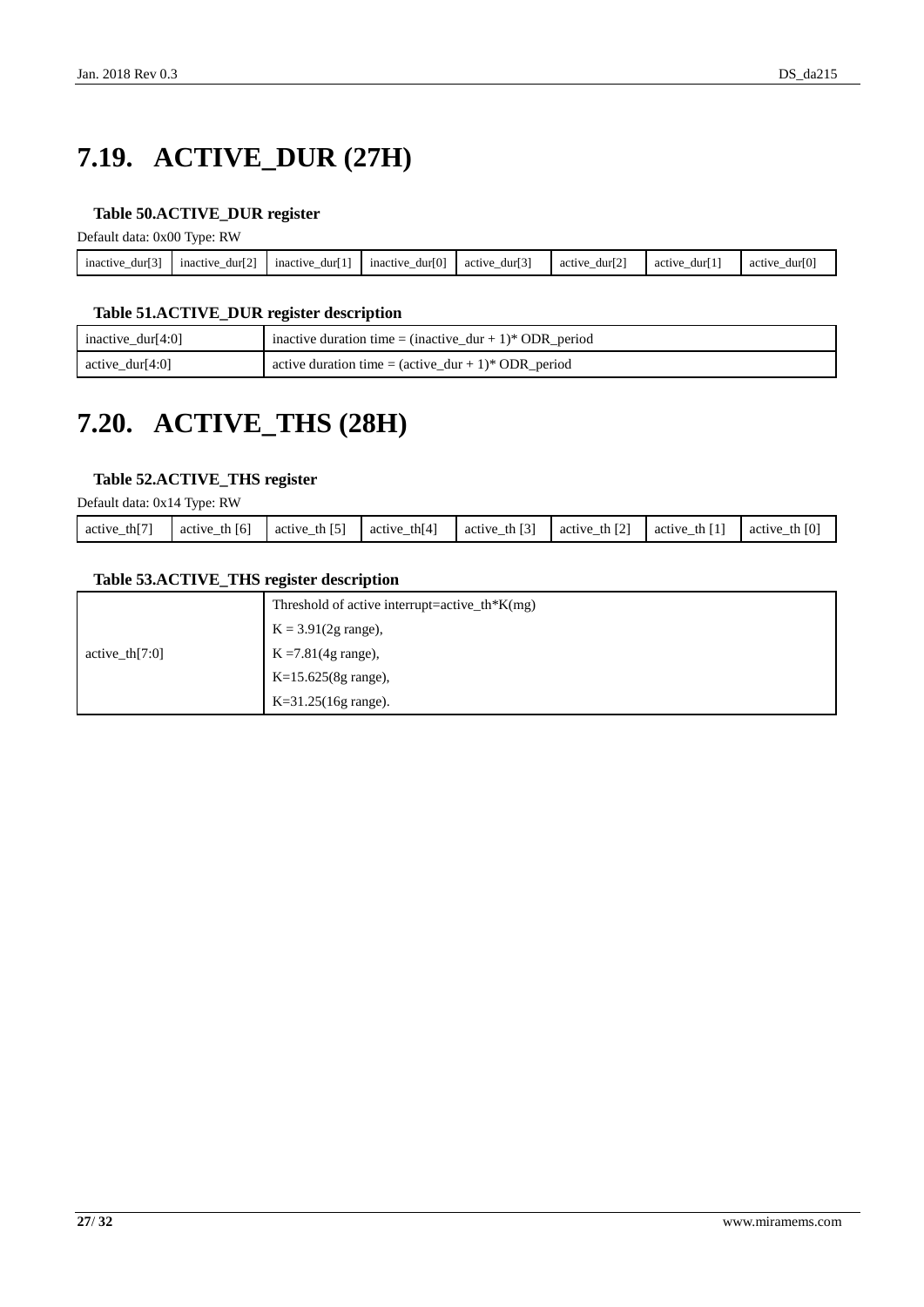# <span id="page-27-0"></span>**8. Package information**

## <span id="page-27-1"></span>**8.1.Outline dimensions**

The sensor housing is a standard LGA package. Its dimensions are the following:



| COMMON DIMENSIONS(MM) |                     |  |      |  |  |
|-----------------------|---------------------|--|------|--|--|
| PKG.                  | W:VERYVERY THIN     |  |      |  |  |
| REF.                  | NOM.<br>MIN.<br>MAX |  |      |  |  |
| А                     | 0.82<br>0.9         |  | 0.98 |  |  |
| A1(SUBSTRATE)         | 200 REF.            |  |      |  |  |
|                       | 2.1<br>1.9          |  |      |  |  |
|                       | 1.9                 |  | 2.1  |  |  |

<span id="page-27-2"></span>**Figure 8 12 Pin LGA Mechanical data and package dimensions**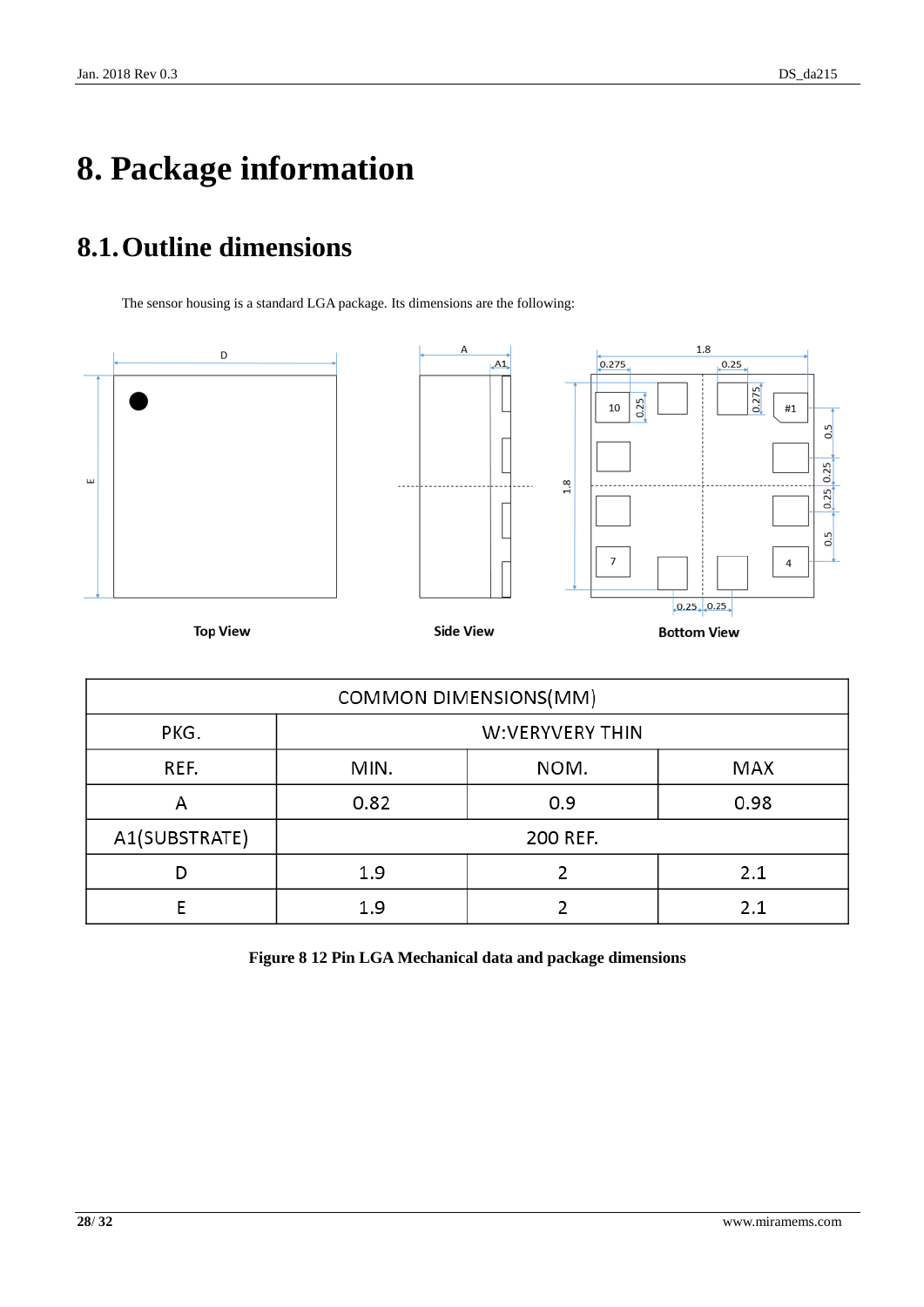# <span id="page-28-0"></span>**8.2.Landing pattern recommendation**

For the design of the landing patterns, we recommend the following dimensioning:



<span id="page-28-1"></span>**Figure 9 landing patterns; dimensions in mm**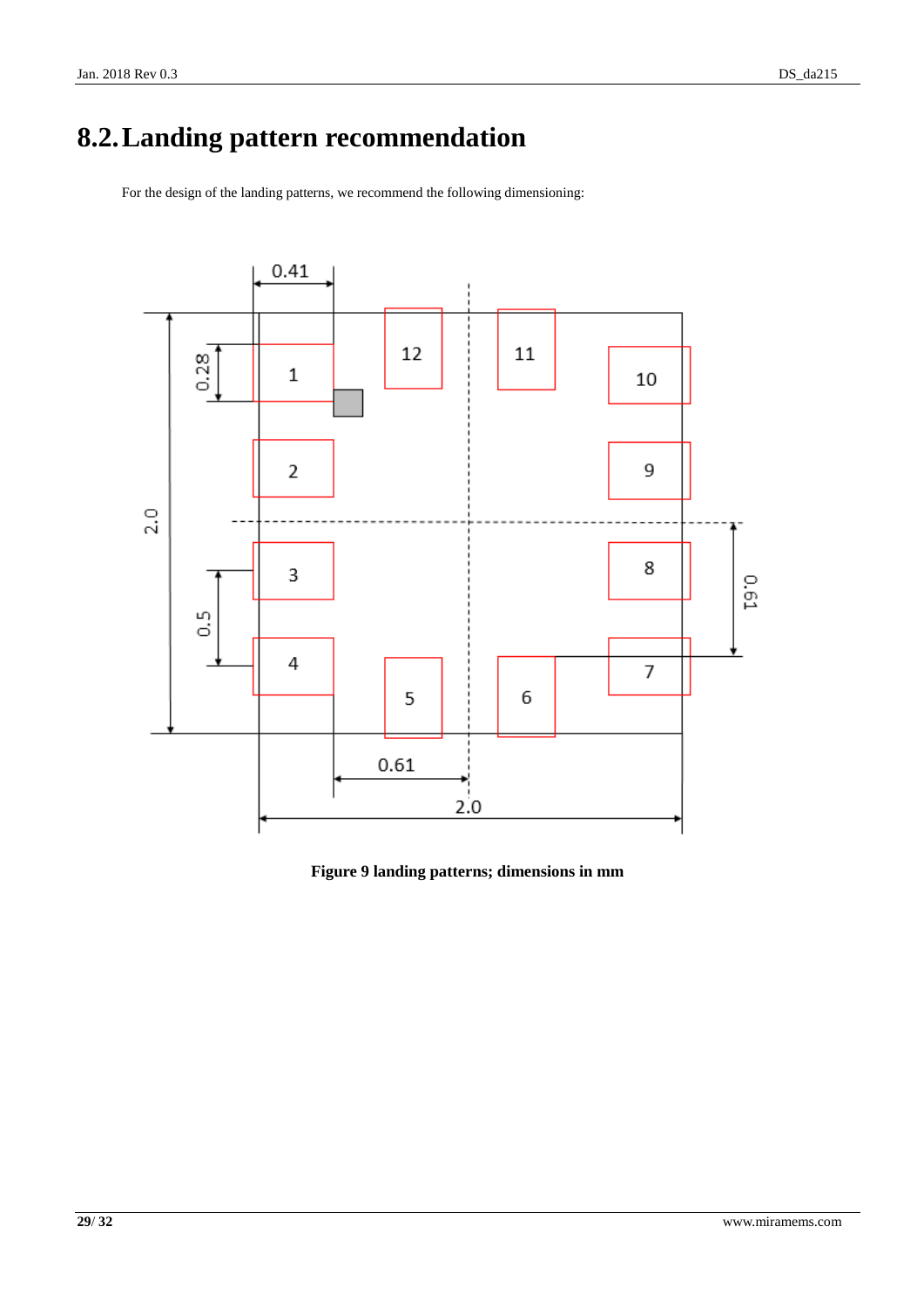### <span id="page-29-0"></span>**8.3.Tape and reel specification**

The da215 is shipped in a standard pizza box

The box dimension for 1 reel is: L x W x H =  $35cm x 35cm x 5cm$ 

da215 quantity: 5000pcs per reel, please handle with care.



<span id="page-29-1"></span>**Figure 10 Tape and reel dimension in mm**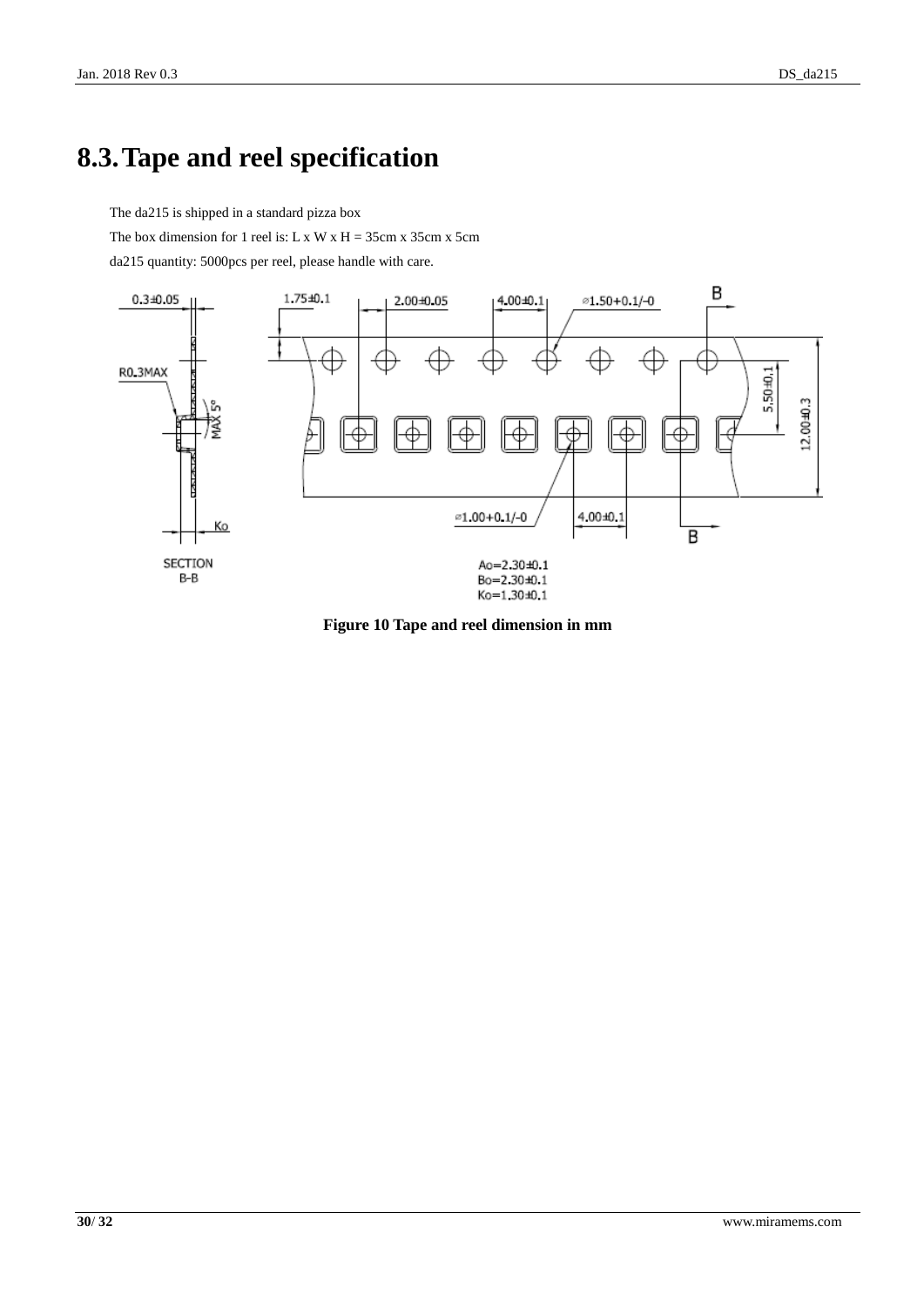# <span id="page-30-0"></span>**9. Reliability**

The qualification condition of MiraMEMS's products is based on the stress test qualification for integrated circuits, JEDEC JESD47H.01 Standard. The test summary is listed below.

#### <span id="page-30-1"></span>**Table 54.Accelerated Life Tests**

| <b>Test</b>                                  | Condition                      | <b>Oty/lot</b> | Lot | Acc/Rej | <b>Result</b> |
|----------------------------------------------|--------------------------------|----------------|-----|---------|---------------|
| High Temperature Storage (HTS)*              | 150C, 1000hrs                  | 77             |     | 0/1     | <b>PASS</b>   |
|                                              | JEDEC JESD22-A103D Condition A |                |     |         |               |
| High Temperature Operating Life Test (HTOL)* | 125C, 1000hrs, 3.63V biased    | 77             |     | 0/1     | <b>PASS</b>   |
|                                              | JEDEC JESD22-A108D             |                |     |         |               |
| Highly Accelerated Stress Test (uHAST)*      | 130C/85%, 96hrs                | 77             |     | 0/1     | <b>PASS</b>   |
|                                              | JEDEC JESD22-A118A Condition A |                |     |         |               |

\*Tests are preceded by MSL3 preconditioning in accordance with JEDEC JESD22-A113F

#### <span id="page-30-2"></span>**Table 55.Component Level Tests**

| <b>Test</b>               | <b>Condition</b>                             | Qty/lot | Lot            | Acc/Rej | <b>Result</b> |
|---------------------------|----------------------------------------------|---------|----------------|---------|---------------|
| Preconditioning(MSL3)     | 24hrs HTSL (125C) ->192Hrs WHTSL             | 77      | 3              | 0/1     | <b>PASS</b>   |
|                           | $(30C/60\% RH) + 3x$ PbFree Reflow, 260C max |         |                |         |               |
|                           | JEDEC JESD22-A113F                           |         |                |         |               |
| Temperature Cycle*        | $-40C-85C$ (air to air) 500 cycles           | 77      | $\mathcal{F}$  | 0/1     | <b>PASS</b>   |
|                           | JEDEC JESD22-A104D                           |         |                |         |               |
|                           | <b>Condition N</b>                           |         |                |         |               |
| <b>Shock Test</b>         | $10000G/0.2ms$ , $X/Y/Z$ 5 time/ direction   | 10      | 3              | 0/1     | <b>PASS</b>   |
|                           | JEDEC JESD22-B104C                           |         |                |         |               |
| <b>Vibration Test</b>     | sweep 20-2000Hz,                             | 10      | $\overline{2}$ | 0/1     | <b>PASS</b>   |
|                           | 4 times/direction                            |         |                |         |               |
|                           | JEDEC JESD22-B103B Condition 1               |         |                |         |               |
|                           | 60Hz_32h/direction                           |         |                |         |               |
| <b>ESD Susceptibility</b> | 2000V (HBM) JEDEC JS-001-2012                | 6       | $\mathbf{1}$   | 0/1     | <b>PASS</b>   |
|                           | 200V (MM) JEDEC JESD22-A115C                 | 6       | 1              | 0/1     | <b>PASS</b>   |
|                           | 500V (CDM) JEDEC JESD22-C101E                | 6       | $\mathbf{1}$   | 0/1     | <b>PASS</b>   |
| Latch-up                  | $\rightarrow$ +/-2Vcc, max                   | 6       | 1              | 0/1     | <b>PASS</b>   |
|                           | $\rightarrow$ +/-2lcc, max                   |         |                |         |               |
|                           | JEDEC JESD-78D                               |         |                |         |               |

\*Tests are preceded by MSL3 preconditioning in accordance with JEDEC JESD22-A113F